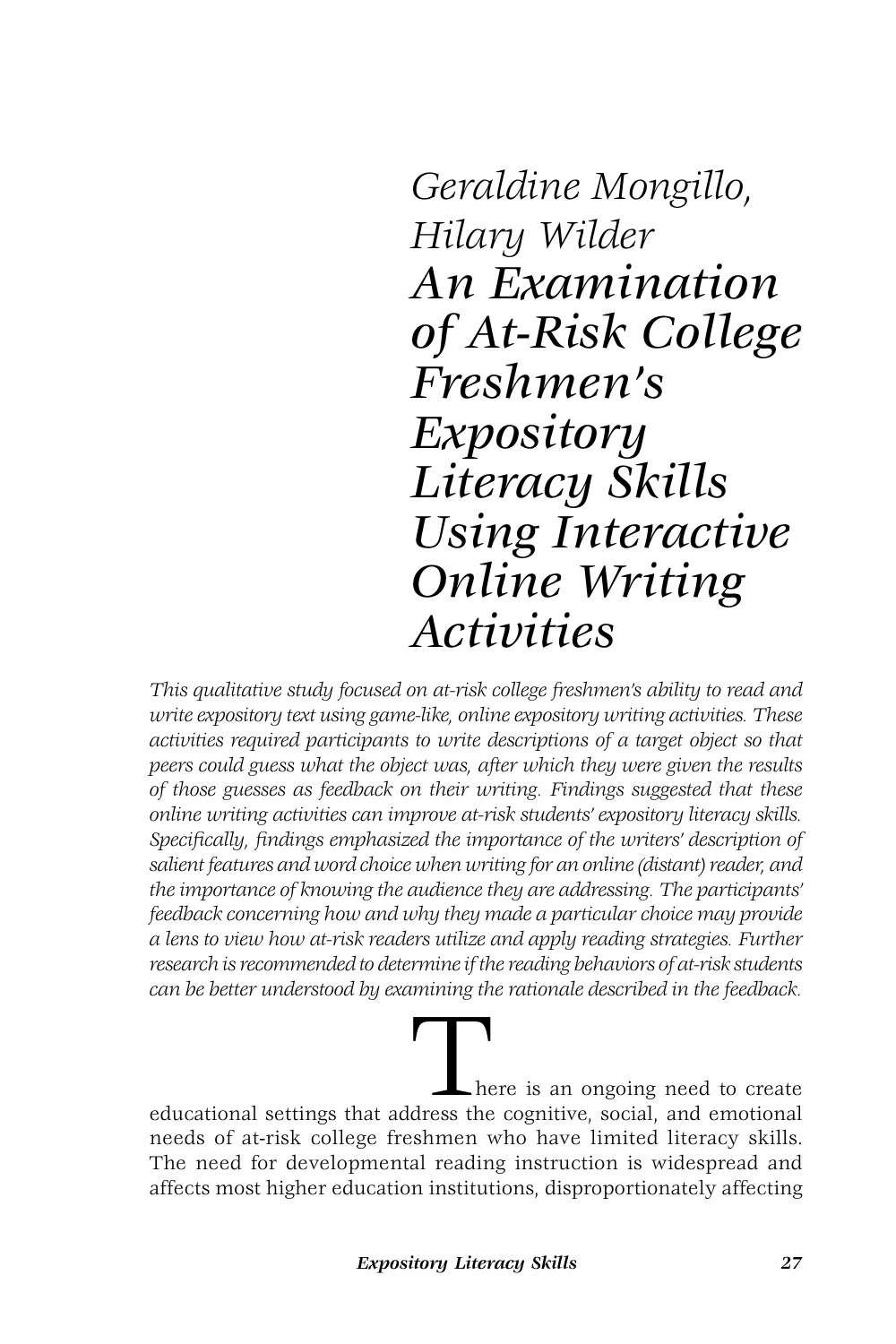historically underserved populations including low-income, first-generation, and minority students (Green, 2006; McDonough, 1997). Further, there is a need for systematic research that provides reliable results about interventions in order to inform and guide educators' practice. According to the National Center for Education Statistics (2011), 36.2% of students entering American colleges and universities require at least one developmental course and 48% did not meet the reading benchmark for college readiness (ACT, 2010). The cost of remediation at the college level is estimated at a staggering \$3.7 billion a year (Wise, 2009). As the research suggests, there is an urgent need to address this issue where a significant number of high school students graduate without the necessary skills to succeed at college-level work. Specifically, attention needs to be paid to the development of higher order reading, writing, and critical thinking skills required to tackle today's ever increasing literacy demands.

This study focused on the ability to read and write expository text, the genre that is generally understood to constitute the majority of collegebased reading. Specific skills and strategies are required in order to be an effective and proficient reader and writer within this genre, including knowledge of text structure (Flood, Lapp, & Farnan, 1986; Gunning, 2010). There are several types of expository text structures that serve to organize the material, and the most common are often identified as time sequence, description, explanation/process, comparison-contrast, problem-solution, and cause and effect (Gunning, 2010). This study focused on the ability to comprehend and compose descriptive writing. Descriptive writing is defined as the author's ability to list characteristics, features, and examples to describe the salient features of the selected topic (Blasingame  $&$  Bushman, 2005; Tompkins, 2005). This skill is particularly important in today's society where the increased use of online technology heightens the need to understand expository writing because in an online environment the selection of words to create a visual representation is essential to the reader's understanding. Therefore, writers must use appropriate descriptive language to get their message across, using words that would allow the reader to interpret the author's message.

This study builds on previous work done by the authors in which a game-like, online expository writing activity was used to help preservice teachers develop descriptive writing skills (Wilder & Mongillo, 2007). Specifically, the activity required participants to write descriptions of a target object in such a way that peers could guess what it is, and then to use the results of those guesses as feedback on their writing. This repeated feedback was shown to help participants hone their descriptive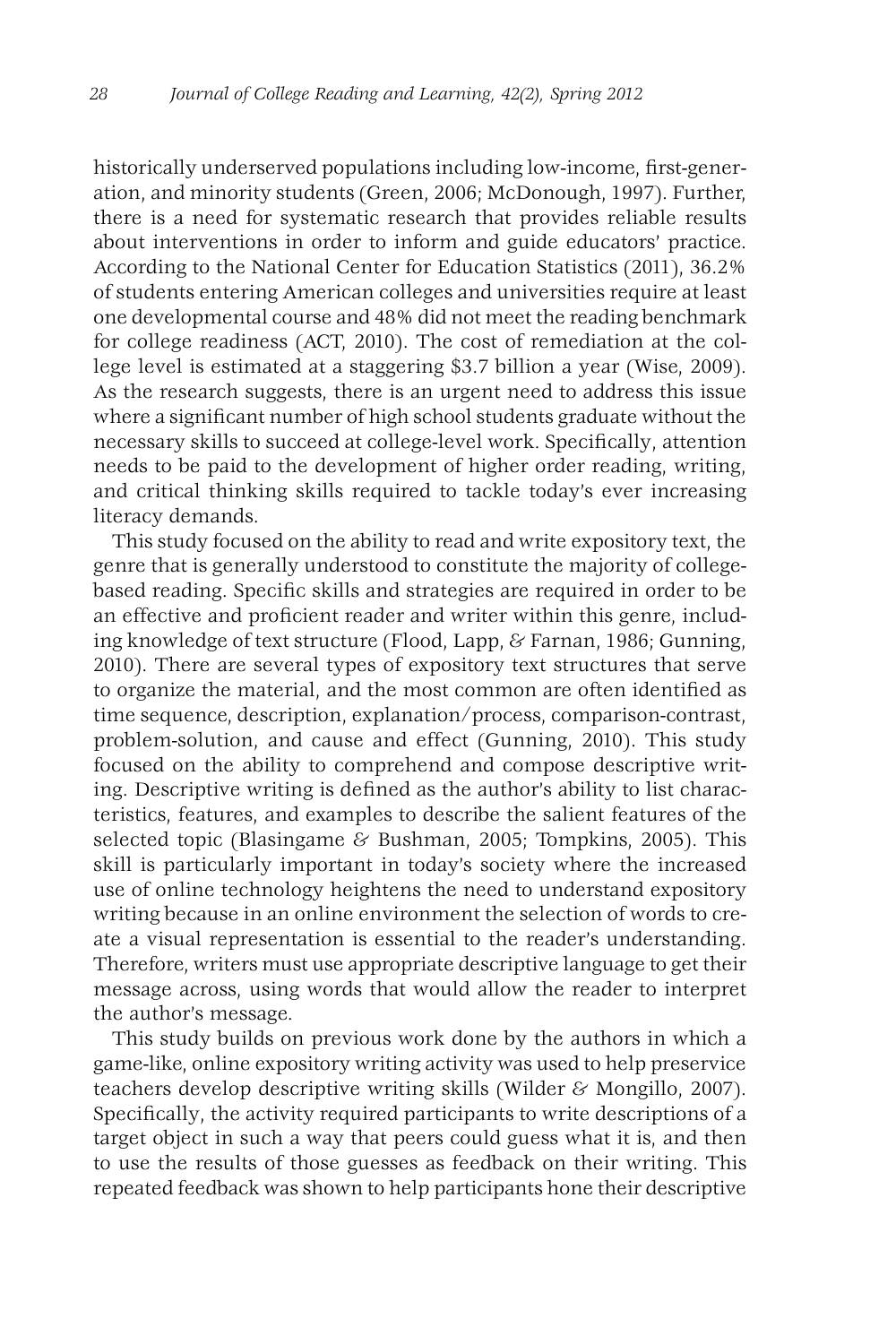writing. The purpose of the current study was to examine the effectiveness of this interactive expository writing activity to help college freshmen in developmental reading courses improve expository literacy skills.

## Theoretical Framework

This study was grounded theoretically in a social constructivist perspective of learning, which posits that learning is situated in social contexts (Vygotsky, 1978). In addition, New Literacies Studies literature (e.g., Cope & Kalantzis, 2009; Lankshear & Knobel, 2006; Leu, Kinzer, Coiro, & Cammack, 2004; Street, 2003) suggests that literacy development is contingent upon learners' sense that the task is authentic, where they are reading and writing for a purpose they understand, such as responding to a question or communicating with a "real" person. Lankshear and Knobel (2006) defined New Literacies as "socially recognized ways of generating, communicating and negotiating meaningful content through the medium of encoded text within contexts of participation in Discourses or as members of Discourses" (p. 64). These Discourses (Gee, 1999) are inclusive of the ways one acts, speaks, and behaves as well as reads and writes within communities. This study situated students in a context where they had the opportunity to read and write descriptive text for an authentic purpose mediated by new digital technology (online discussion threads).

In addition, this study was based on research by Yule (1997) and others, which suggested that repeated referential communication tasks can help subjects strengthen their communication patterns. Referential communication tasks were designed to examine the communicator's (speaker's) ability to perform two types of informational analysis as part of perspective-taking communication (Rijlaarsdam et al., 2009). The first is to be able to describe or define the characteristics or attributes of a referent item (e.g., a pattern, object, or color) in such a way that it can be distinguished from similar nonreferent items. The second is to be able to take the listener's background, current knowledge, and ability into account and adjust the communication, accordingly and in particular, to use the listener's performance on specific tasks as feedback to improve future communications. A number of studies have found that referential communication, when applied to writing instruction, can be used to foster improved awareness of audience/reader (Rijlaarsdam et al., 2009).

This study also made use of online technologies as the communication medium. Online technologies have been used successfully in more general writing instruction such as Online Writing Labs (OWLs) (Palmquist, 2003) and writing courses. The technology makes the composition, review, and revision processes much easier, and it also provides a way for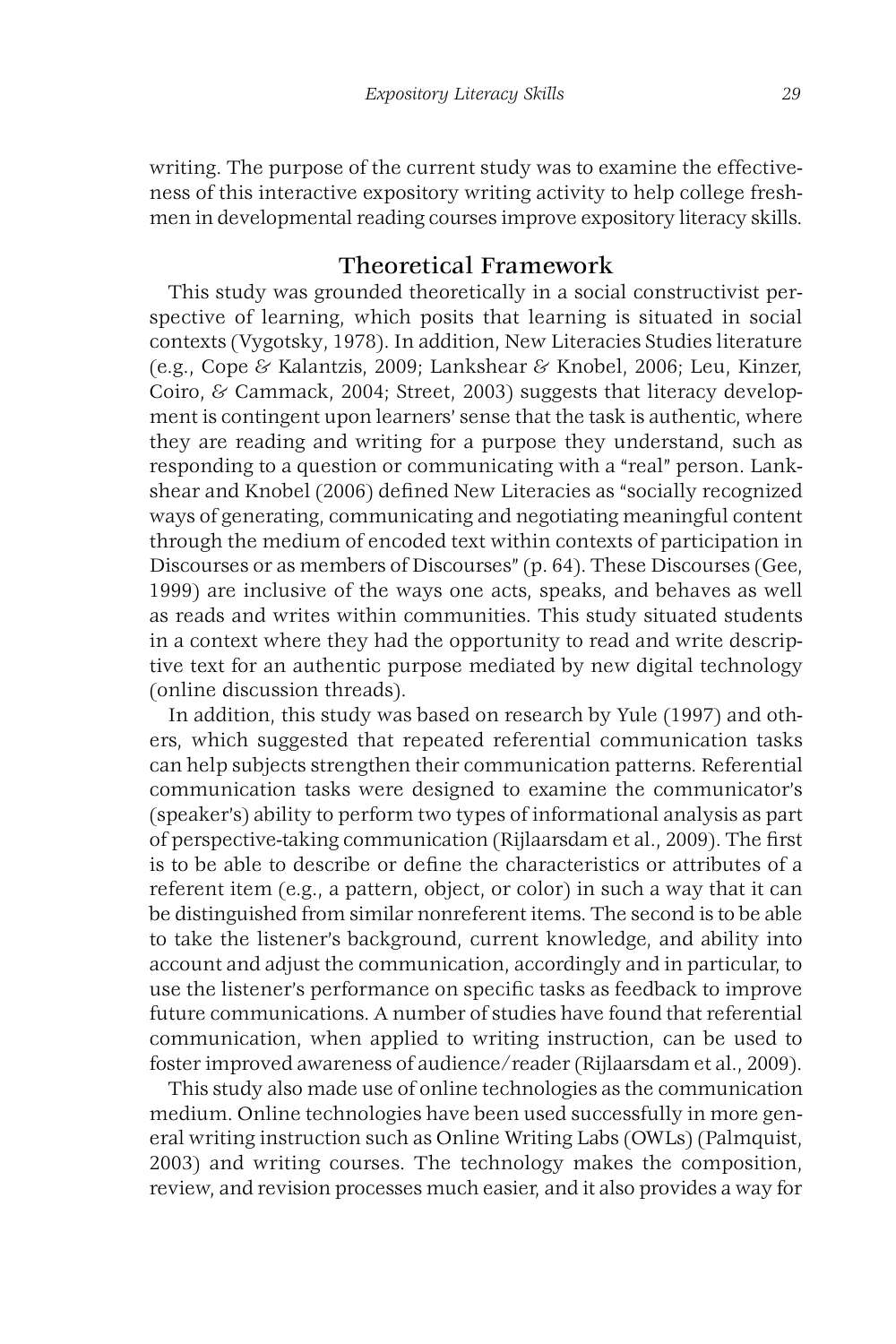students to share their writing with a wider audience and use the feedback to gain a more accurate understanding of their intended audience (Blair, 2003). Writers' understandings of their audience is a necessary and fundamental element of effective writing. Additionally, the interactivity afforded by online writing can provide authentic and stimulating motivation for writers who might have previously been disenfranchised or disengaged as potential writers. Many students who are disinterested in school-based literacy are proficient users of multiple technologies, and the use of these technologies requires them to be problem solvers and strategic thinkers (Anstey & Bull, 2006); therefore, it behooves us to tap into these skills and find ways to link them to school-based literacies.

Rosenblatt's (1938/1995, 1978) transactional reader response theory supported the notion that readers and writers benefit from peer feedback. According to Rosenblatt, the reader constructs meaning of text through a transactional process, which draws on the individual's background and prior knowledge. Through transaction with the text, the words evoke for the reader "sensations, images, objects, ideas, relationships, with the particular associations or feeling-tones created by his past experiences with them in actual life" (1978, p. 11). Through the shared responses (i.e., participants' guesses and feedback), new ideas and perspectives are learned from one another over time in what becomes a developmental process. As the participants in this study read and responded to their peers' descriptions, they had the opportunity to see the object through another lens and either confirm or disconfirm their original guess or idea. In this way, it was a developmental process where the participants learned from one another in a social, collaborative environment.

Kucer (2009) also stressed the importance of the reader-text-writer transaction. He suggested that when communication breaks down between the reader and writer, it may not be because either one of them is not proficient: "Because communication is a two-way process, it is necessary to examine the contributions of both individuals to any meaning-making event" (p. 107). The intervention studied here required that the participants both read and write for a specific purpose and audience, where understanding the perspective of each was a critical factor.

In a recent study (Larson, 2009), transactional reader response theory and New Literacies Studies were merged when an online asynchronous discussion board facilitated reader response activities. Larson found that this activity encouraged idea sharing and exposure to multiple and diverse perspectives. Larson also found that, contrary to traditional classroom discussions, the design of the asynchronous online discussion allowed time for careful reading of the responses posted by peers and ample time to write thoughtful responses. In this type of activity, "read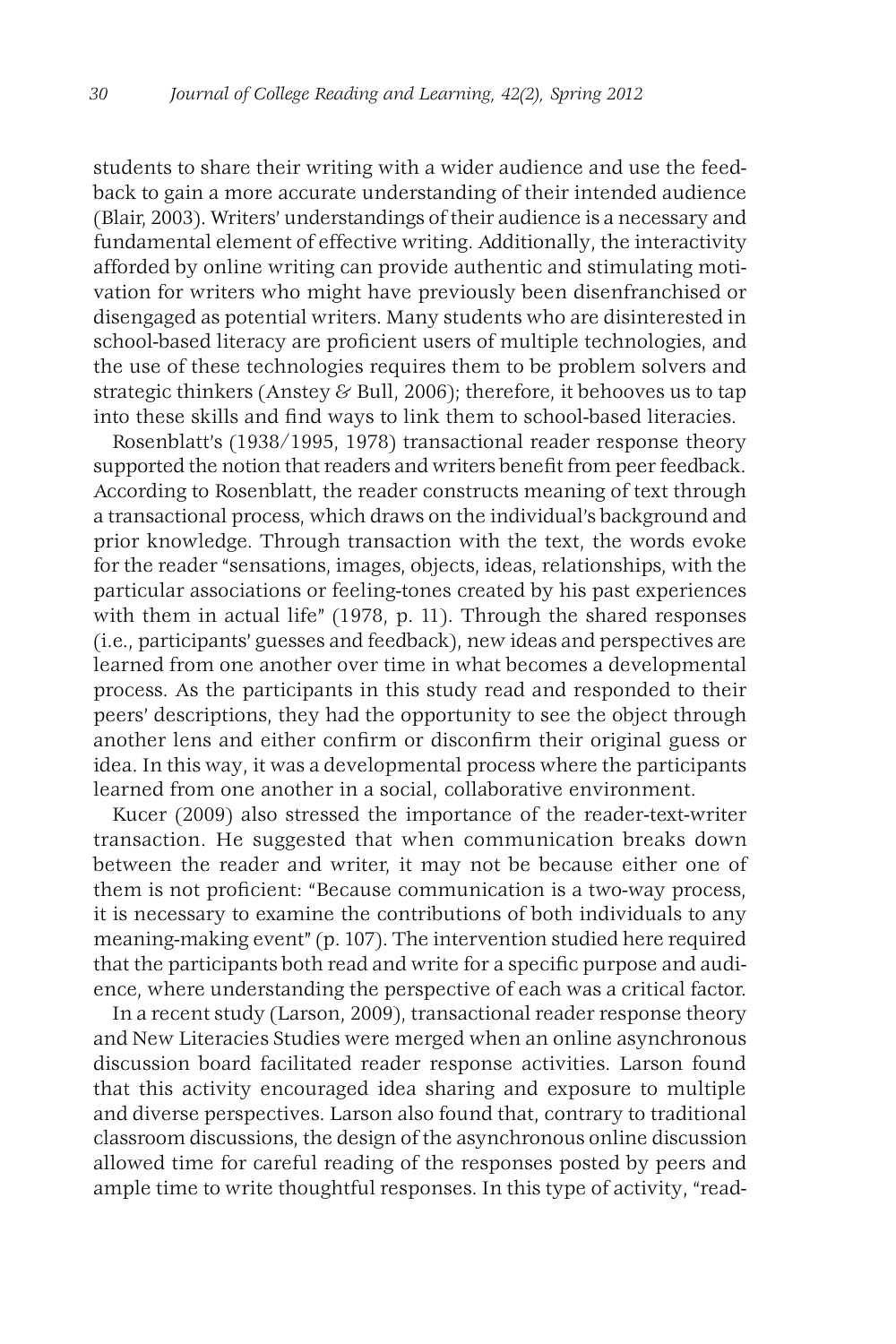ing and writing interact, or function reciprocally" (Leki, 2001, p. 184).

Spivey (1990) discussed the reciprocal nature of reading and writing stating that "readers and writers…construct meaning from texts through reading and for text through writing" (p. 1). In addition, the construction of meaning is influenced by one's sociocultural background and individual understandings. When students have an opportunity, such as provided in this study, they may collaborate and co-construct meaning (Spivey, 1997) by reading the descriptions of others and attempting to make sense of these descriptions as seen and described through another's perspective.

The following questions guided our investigation: a) how do repeated expository literacy tasks influence participants' ability to compose and comprehend descriptive text?; b) what impact does peer feedback have on the quality of descriptive writing and the participants' ability to make accurate guesses?; and c) how effective is online discussion board technology in facilitating the writing and reading activities?

## Method

#### **Participants**

Participants in this study were freshmen at a mid-sized state university who were enrolled in a developmental reading course. The majority (69%) of the participants were from ethnic and/or racial minority and/ or non-English-speaking families, from nearby disadvantaged urban school districts. All were in their late teens to early twenties. Of the 28 students enrolled in two sections of the course during the spring 2009 semester, four students were selected as a purposive sample (Plano Clark & Creswell, 2008) based on the following criteria:

- participated in all of the assigned activities that included writing descriptions, reading peer descriptions and making guesses based on those descriptions, completing a modified cloze activity, and writing a descriptive paragraph on a selected topic
- increased their ACCUPLACER® reading comprehension test score by at least 4 points (assessed just prior to and at the end of the semester), as compared to the class average gain of 3.9 points (on a 35-point score), allowing us to look at correlations between the study activities and above-average reading comprehension growth
- earned a passing grade in the course
- demonstrated (reported) that they read peer feedback

Data were collected from a total of 28 students over five weeks from both sections of Basic Reading Instruction (BRI) (The university has since changed the name of this course to College Reading).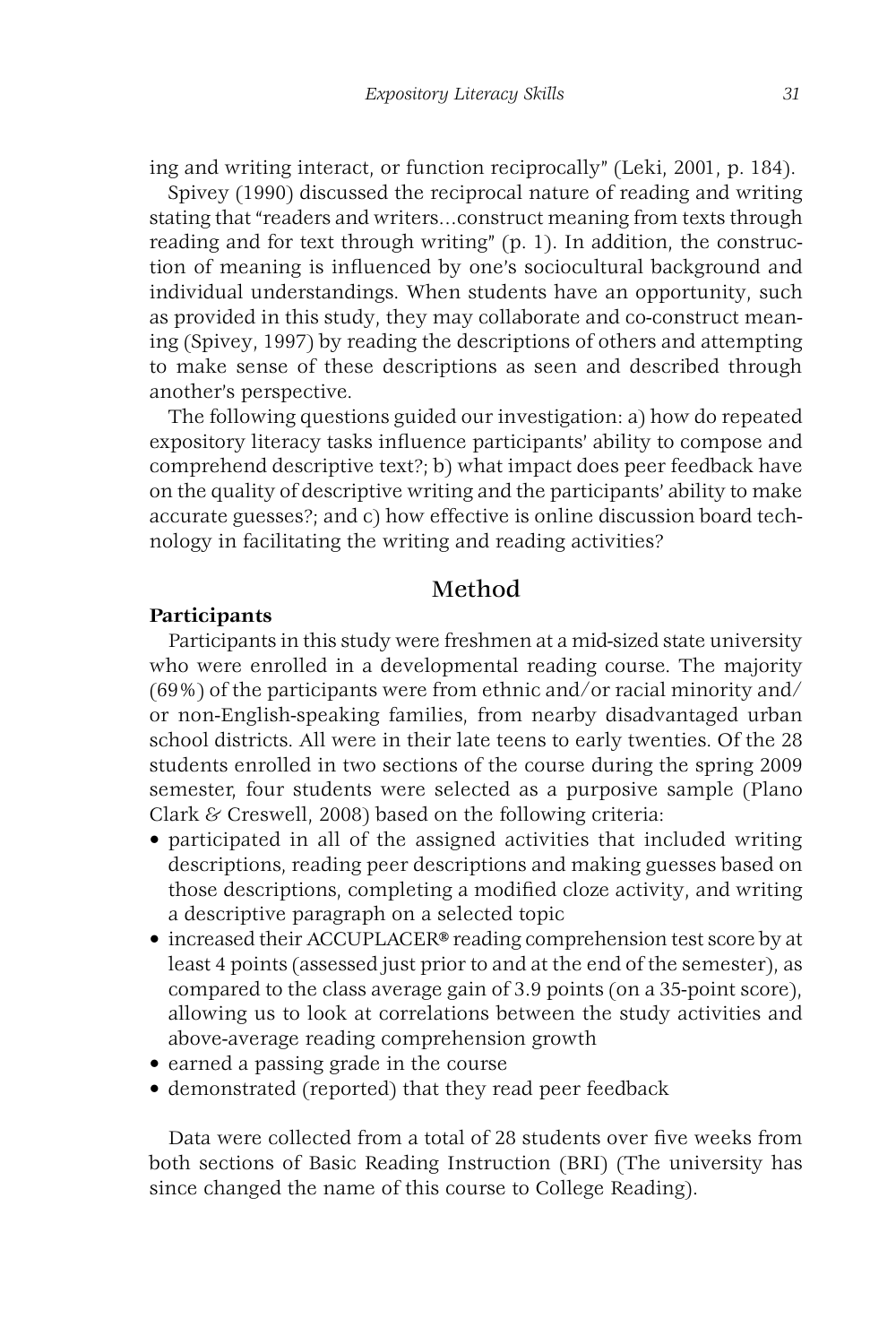The instructors had taught the course for at least two semesters and reported that one major reason they agreed to participate in this study was that they felt the inclusion of these writing activities would supplement an area of need because their primary focus was teaching reading strategies.

#### **Procedures**

The writing and reading activities were presented as an online component that was integrated into the class curriculum and completed by the students as part of their homework assignments, which they were able to submit any time over a two-day period, from any internet-connected computer. In weeks 1 and 2, participants wrote descriptions of a target picture for their peers to identify from a picture set of six similar objects. Separate online discussion forums were set up each week in the university's Blackboard® learning management system. After the descriptions were submitted, they were then posted anonymously for peers to read. Each participant read peer descriptions of three different target objects and posted their guesses for the "right one" based on these descriptions. In addition, participants were instructed by their instructor, as well as by email from the researchers, and in announcements posted on Blackboard®, to provide feedback explaining why they made their choice. All guesses were then reposted (again anonymously) in a response thread to each writer's original description posting. In weeks 3 and 4, participants completed an expository cloze activity where they provided two descriptive words to complete the paragraph. Again, this was done using weekly Blackboard® discussion forums. In this case, peers were given three similar paragraphs to choose from and asked to select the paragraph into which the two words best fit. Again, they were instructed to provide feedback. In the fifth and final week, participants were instructed to write a paragraph about a contemporary news topic (e.g., steroid abuse; hybrid cars) where they were instructed to describe the characteristics without actually mentioning or naming the topic. Peers then guessed the topic based on these descriptions and explained how they arrived at that guess.

## **Data Sources and Analysis**

The participants' online descriptions and responses were printed and used as a primary data source. Additional data were collected and compared to assure reliability of the emerging patterns through triangulation (Leedy & Ormrod, 2010). Data sources included the transcripts (via Blackboard®) of participant descriptions and responses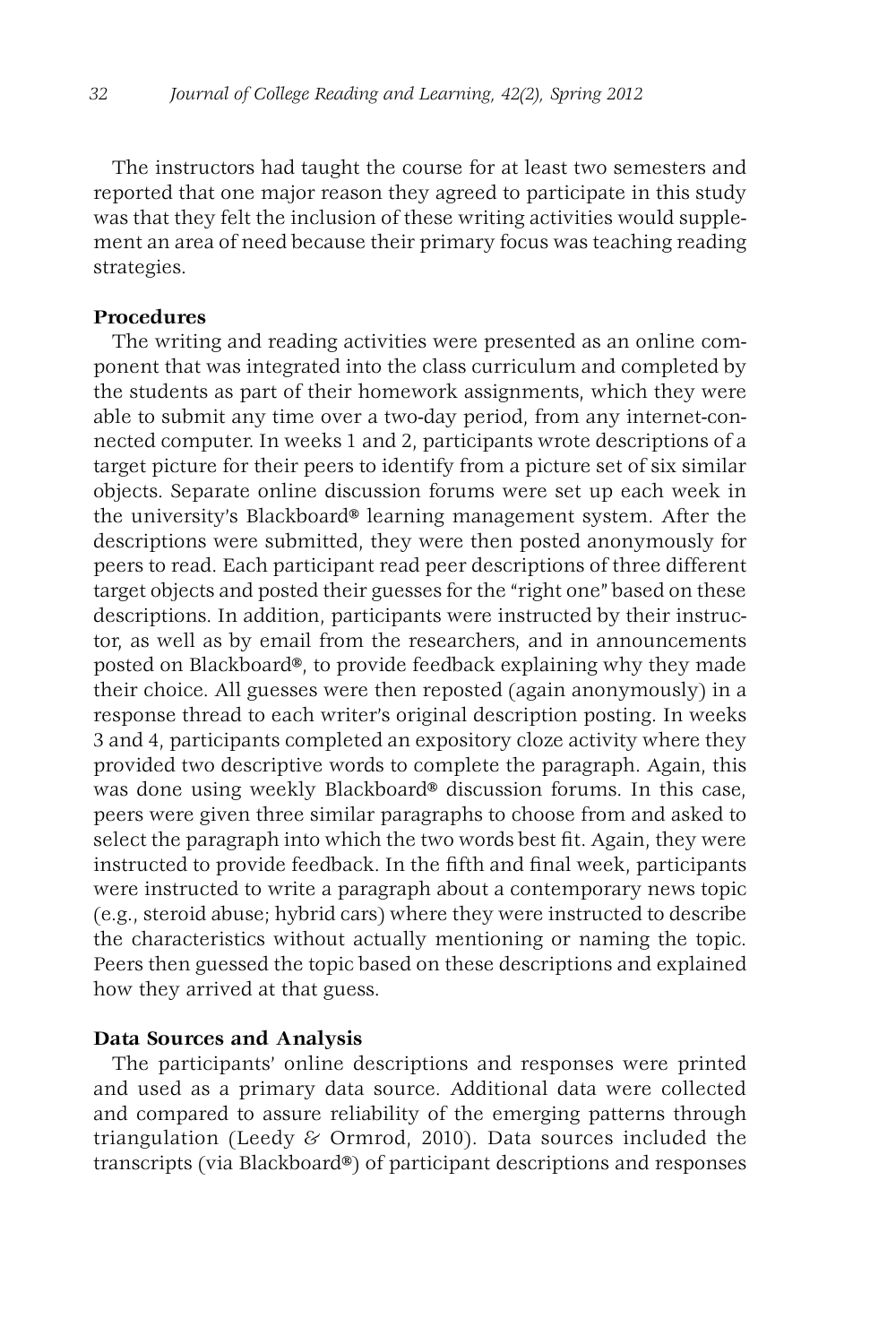(guesses and feedback). The ACCUPLACER® entrance and exit reading comprehension examination scores were used to select participants for a purposive sample as described above. This test consisted of 35 multiplechoice questions focused on reading comprehension and sentence structure and is used by the university as a precourse placement test and as a postcourse measure for passing the course.

The participants also completed an attitudinal survey (see Appendix A), which was distributed in class at the end of the data collection period. The survey consisted of 12 questions related to the participants' perspectives of the efficacy of the interactive activity. A writing rubric (see Appendix B) that assessed descriptive word choice, feature set, conciseness, and text structure was used to assess the participants' writing samples submitted as part of the activities in weeks 1, 2, and 5. Descriptive word choice was defined as "only uses audience appropriate vocabulary." Feature set was defined as the ability to "describe all salient features based on prototypical feature set for item with no comparisons to other examples (i.e., could not mention relative position of the target item as a clue)." Conciseness was considered the ability to write without using extraneous details; and text structure was defined as "coherently structured showing ability to accurately list characteristics, features, and details about objects through appropriate use of semantics and syntax." Another data source was the researchers' reflective field notes (Creswell, 2008) that recorded insights and emerging themes.

Qualitative procedures were used in this inquiry, employing content analysis to systematically identify patterns and themes. Data analysis was ongoing and inductive, employing the constant-comparative method (Corbin & Strauss, 2008) that was used to recursively review the data and identify patterns between and among the data. Participants' written descriptions and responses were coded and recursively compared to the survey and field notes to identify emerging patterns across sources. Continuous comparisons helped revise codes into discrete patterns that determined themes.

The participants' writing samples were evaluated by three raters and the scores were averaged. The mean for each category was determined based on the assessment of the participants' responses where 0 to 3 points were assigned, 3 being the highest (exceeds expectation), 2 (meets expectation), 1 (below expectation), and 0 the lowest (does not meet expectation). Three raters independently evaluated the data, and in cases of disagreement consensus was reached through discussion.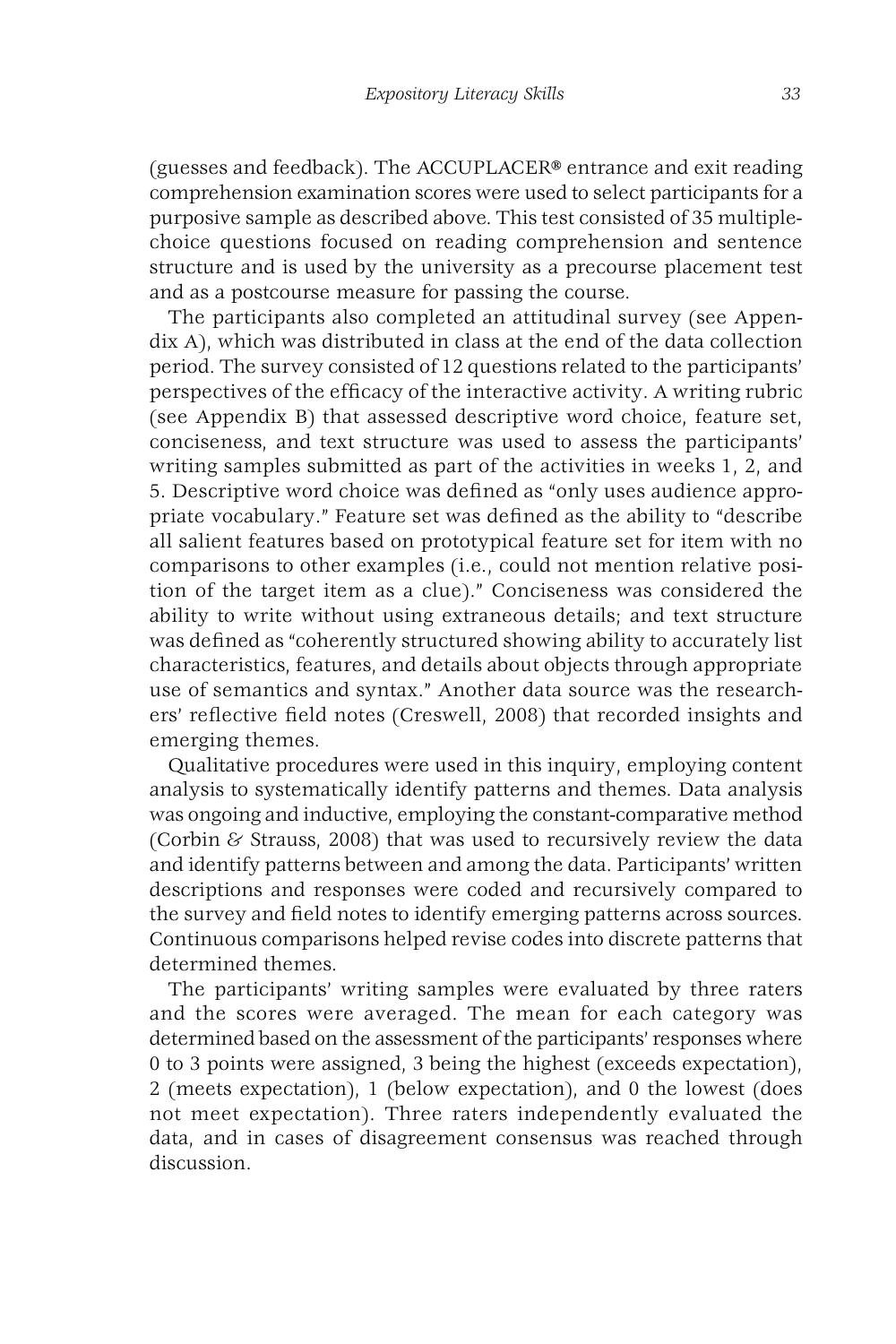## Results

## **Effect of Repeated Expository Literacy Tasks on Composition and Comprehension Of Descriptive Text**

In order to answer the first research question that asked how repeated expository literacy tasks influence participants' ability to compose and comprehend descriptive text, we examined all of the participants' guesses in the five assigned tasks. Findings indicated that the vast majority (89%) of guesses were correct. This result suggested that they were able to comprehend the descriptions written by their peers and make appropriate choices. To better understand the effectiveness of these activities, we systematically analyzed all of the data from four participants, Serena, Jed, Andy, and Jessica (all names are pseudonyms), who were selected based on the purposive sampling criteria mentioned earlier.

**Composing descriptive text.** First, we examined the frequency in which the four participants' descriptions of target items were guessed correctly by peers. Totaling the correct responses helped us discern the participants' ability to use appropriate descriptive language that enabled their peers to identify the correct object. Table 1 provides the frequency of correct peer guesses in the three assigned tasks.

| Participant | Task 1:Write a<br>description of a<br>target item<br>$(2 \text{ trials})$ |           | Task 2-CLOZE:<br>Provide 2 words<br>to complete the<br>paragraph (2 trials) | Task 3: Write<br>concept<br>paragraph<br>$(1 \text{ trial})$ |            |
|-------------|---------------------------------------------------------------------------|-----------|-----------------------------------------------------------------------------|--------------------------------------------------------------|------------|
|             | Week 1                                                                    | Week 2    | Week 3                                                                      | Week 4                                                       | Week 5     |
|             | n N %                                                                     | n N %     | n N %                                                                       | n N %                                                        | n N %      |
| Serena      | 2/3(66)                                                                   | 4/4(100)  | 4/4(100)                                                                    | 4/4(100)                                                     | 4/4(100)   |
| Jed         | 2/2(100)                                                                  | 1/2(50)   | 3/3(100)                                                                    | 2/2(100)                                                     | 3/3(100)   |
| Andy        | 3/3(100)                                                                  | 4/7(57)   | 2/2(100)                                                                    | 3/3(100)                                                     | 4/4(100)   |
| Jessica     | 3/3(100)                                                                  | 2/3(66)   | 2/2(100)                                                                    | 4/4(100)                                                     | 1/1(100)   |
| Total       | 10/11(91)                                                                 | 11/16(69) | 11/11(100)                                                                  | 13/13(100)                                                   | 12/12(100) |

### **Table 1** *Frequency of Correct Guesses by Peers*

*Notes.*  $n$  = total number of correct guesses by peers. N = total number of guesses.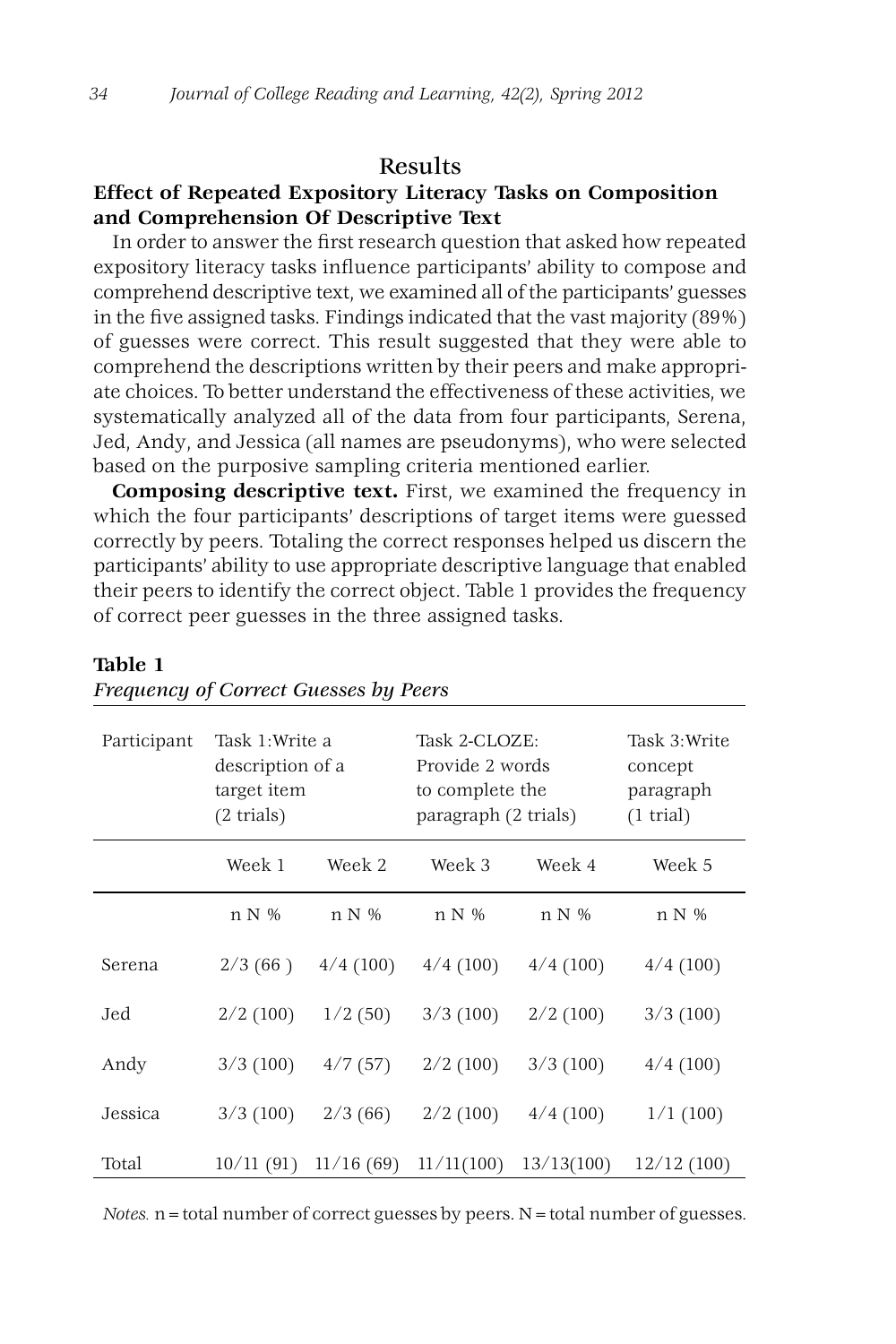The findings indicated that the four participants' descriptions were successfully interpreted by their peers most of the time, scoring 91% overall. Analysis suggested that the descriptions of the most salient features of the target item were most helpful in getting peers to identify the item correctly. We examined the participants' entries for week 2, where they scored the lowest (69%). Participants were required to describe similar items from picture sets that were more complex than the pictures used in week 1; therefore, it was critical that the writer describe the salient features to help peers identify the appropriate object. For example, in week 1 the objects were simple and commonplace, such as flowers, apples, dogs, and cactuses. However, week 2 objects, which included African masks, Grecian urns, tractors, and moths, were more intricate and less common (see Figure 1). Moreover, the salient features were more difficult to describe, such as the headpiece or ornamentation on the African masks.

#### **Figure 1**

*African Mask Picture Set*



Pictures used with permission from Rebirth Africa (http://www.rebirth.co.za).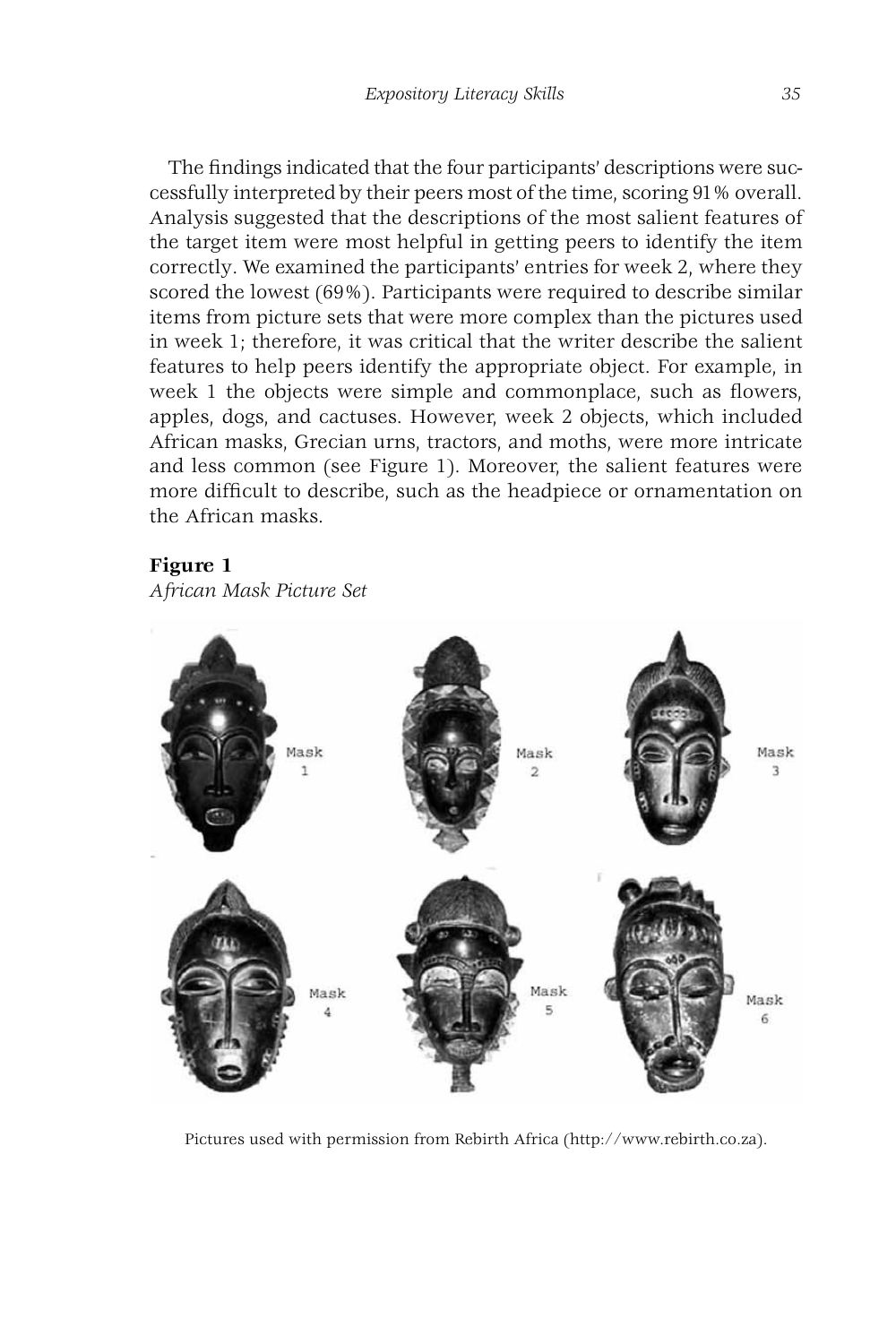Analyses of the written descriptions as well as the feedback to these descriptions revealed insights to the participants' selection process of target items. Serena was the most successful: her description prompted four of four correct guesses. Based on her description of a Greek urn in a set of similar items, it appears that she captured the salient features that helped peers guess correctly. She wrote, "it has three people on it one looks like they have wings." Two of the six urns had three figures, but Serena distinguished the one she was describing from the others by indicating it had wings. Three of the four respondents mentioned the clue "have wings" in their feedback, a feature that only the target urn had.

Jed was the least (50%) successful in writing the descriptions for the week 2 trial. Jed's description of the targeted African mask (see Figure 1) did not make mention of the salient features that would have made his mask easier to identify. He wrote, "This mask simply has little squigley [sic] facial hair and has a cut-off mouth feature." The use of the word "squigley" was descriptive but not particularly helpful or accurate and the same could be said for "cut-off mouth feature." His inappropriate word choice also caused ambiguity; for example, one respondent said, "I am guessing #4 that is the only one with facial hair…I think not very sure."

Fifty-seven percent of Andy's peers guessed the correct target item during week 2. The picture he described was similar to other pictures of moths presented. Andy wrote this description: "The base color of the wings are light beige. The corners of the wings are brown but with spots. The wings look like they have light grey veins." What Andy called "spots" could have been more accurately described as lacework or webbing, which would have distinguished it from the one that actually had brown spots. Further, all of the pictured moths had light gray veins; however, Andy did not select the salient features that would help his peers distinguish the target item from other moths pictured in the group. Although four of seven did guess correctly, the other three guessers expressed confusion. A peer responded, "I think it's butterfly 2 or 5 because they both have brown spots and grey veins." At least four of the pictured moths had wings that were light beige and five had brown corners; therefore, his description did not help peers identify the target item. Another peer replied, "the butterfly that I chose would be butterfly #6 because the description was very brief." Their feedback demonstrated that the participants were using the descriptive clue words to identify the target item, but they also told the author why his description was not helpful by pointing out that more than one item had both brown spots and gray veins and that the description did not provide enough detail.

The following example also demonstrates how the feedback directly commented on how the writer's word choice helped peers make a more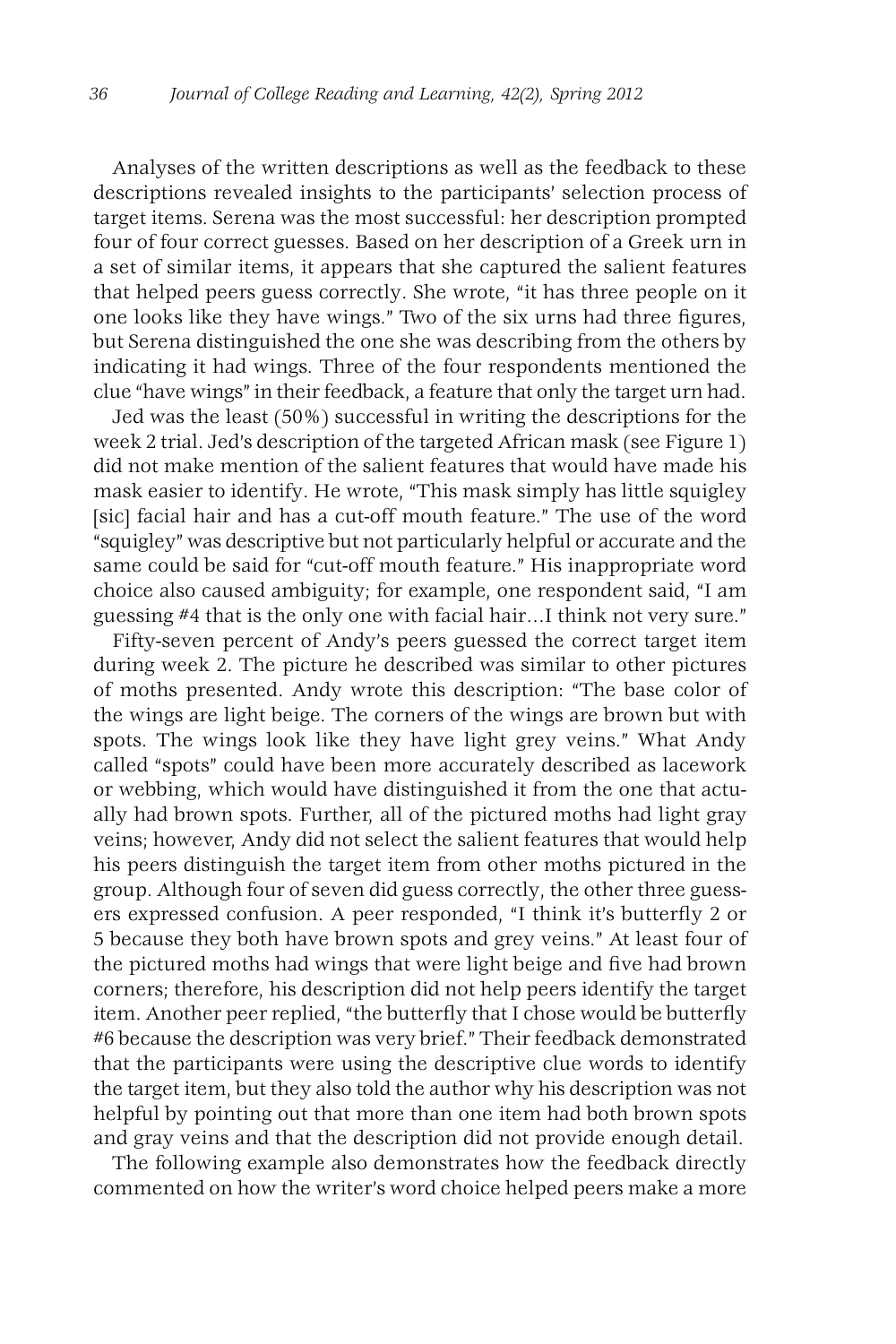informed guess. Jessica's description of an African mask yielded two of three correct guesses. She wrote, "the mask is really big, with big eyes, small mouth, and has a little triangle shape on the top of the head." Jessica used adjectives (big, small, little, top) to describe each feature of the mask, which may have helped peers make the distinction between masks. Andy's feedback confirms this: "It's mask one. I say this because its [sic] big compared to the others and it has a triangle thing on tope [sic] of its head."

**Analysis of the participants' writing samples by category.** Analysis showed that each participant demonstrated improvement in each of the four categories. The aggregated scores for the four participants' written descriptions of the target picture items (Tasks 1 and 2) and the final concept paragraph (Task 5) are provided in Table 2.

|                   |                | Serena |                   |   | Jed           |                                        |              | Jessica       |              |     | Andy    |                   |
|-------------------|----------------|--------|-------------------|---|---------------|----------------------------------------|--------------|---------------|--------------|-----|---------|-------------------|
|                   |                |        | Task1 Task2 Task5 |   |               | Task1 Task2 Task5    Task1 Task2 Task5 |              |               |              |     |         | Task1 Task2 Task5 |
| Word Choice       | $\overline{1}$ |        | 2 2.3             |   | $2 \quad 1$   | 2.6                                    | 1.5          | 2             | 2.6          | 2   | 2.3 2.3 |                   |
| Feature Set       | $\overline{0}$ |        | $0 \t 1.6$        |   | $2 \t 1 \t 2$ |                                        | $\mathbf{1}$ | 2             | 2            | 2   | 1.3     | - 2               |
| Conciseness       | 2              |        | 2 2.6             | 2 | 2             | 2.6                                    |              | 2.3 2.6 2.3   |              | 2.3 | 2       | 2.3               |
| Text<br>Structure | 1              | 1.6    | 2                 | 2 |               | 2 2.3                                  |              | $2 \quad 2.3$ | <sup>2</sup> | 2   | 2       | 2.3               |

| Table 2 |                                                      |  |
|---------|------------------------------------------------------|--|
|         | Participants' Mean Scores on Writing Tasks over Time |  |

Overall, the four participants improved in each category over time and met expectations as measured by the rubric in all but the feature set for Task 2. The participants struggled with describing salient features (feature set) in some of the more complex objects; however, they demonstrated improvement by the last task.

The greatest improvement in scores was in the word choice category, which was defined on the rater's rubric as "uses audience-appropriate vocabulary." Specifically, it is the ability to use understandable and meaningful designations for features and aspects when specific expert terminology is not known or vocabulary is not universal or generally shared (Wilder & Mongillo, 2007). This suggested that the participants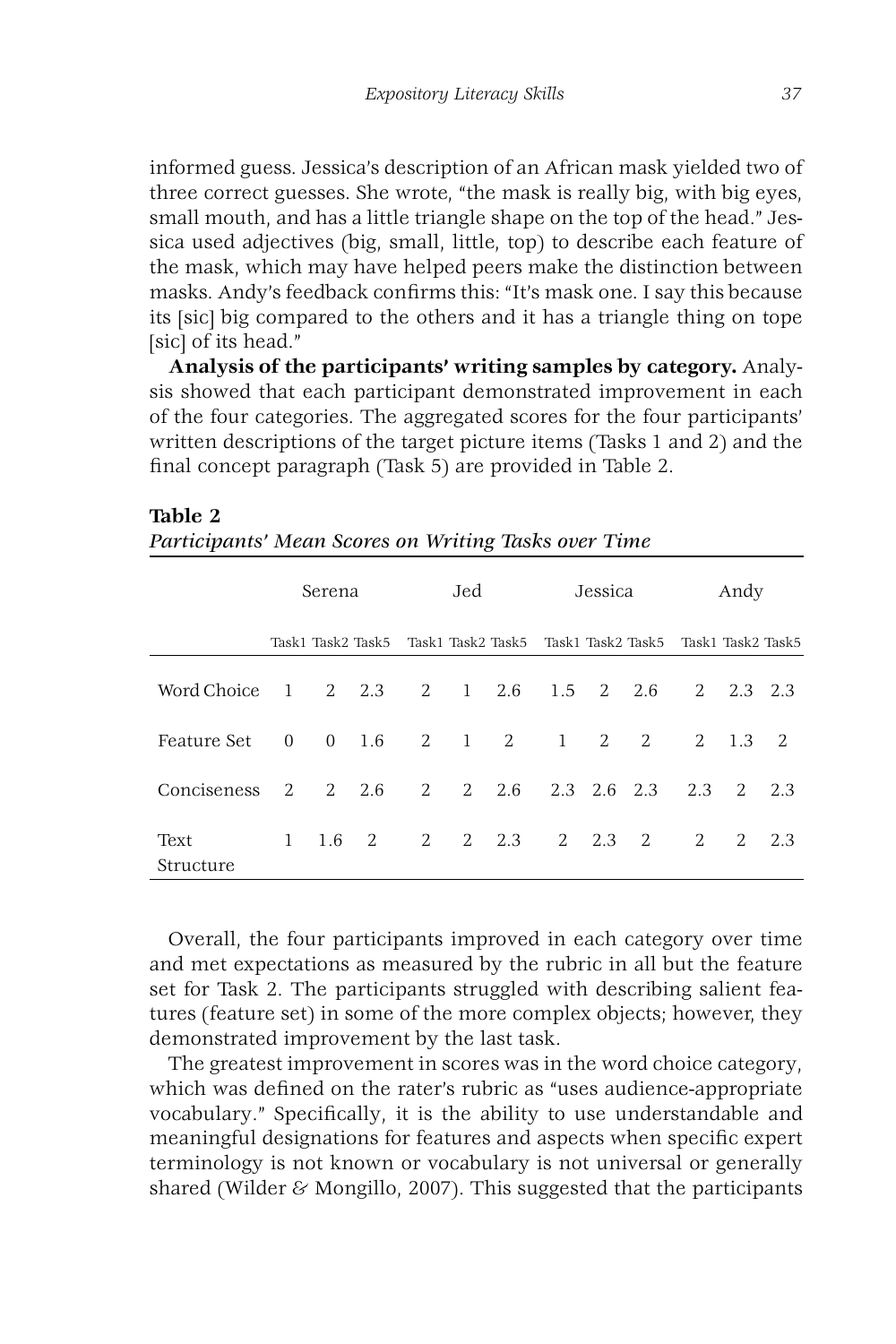knew their audience and used descriptive words that were meaningful and accessible to their audience. This result also suggests that participants became more adept at selecting descriptive words over time. For example, Jessica scored a 1.5 (below expectation) on word choice for Task 1, for which she was asked to describe the target flower in a way that would allow her peers to choose the correct one from a group of six. Jessica wrote, "the flower has three fully bloomed flowers that are at the top with many pedals [sic] below." Although she used accessible and appropriate descriptive language to describe the target flower (bloomed) and provided visual cues (top, below), she mistakenly used the word "pedals" for "petals" in describing the flower.

In Task 2 Jessica was asked to write a description for Mask 1. She included words that described size (really big, small mouth, little) shape (triangle), and position (top). These word choices were appropriate and accessible, and she was graded a 2.0. Although this was better than her description for Task 1, it still lacked specificity and defining characteristics. Only two of the three peers guessed correctly based on her description.

For Task 5, Jessica was instructed to write a descriptive paragraph (without actually mentioning or naming the concept) about steroid usage. Jessica wrote the following:

The use of this drug has become very popular with many people playing sports. Many famous baseball players have been caught using this illegal drug to enhance their body. Many boys think it will make them stronger and better than all other players. One baseball player that was recently caught using it was Alex Rodriguez.

The combined score of the three evaluators for this paragraph was 2.2, and Jessica received a 2.6 for word choice. Illegal steroid use was a current topic in the news during this study, and Jessica used her background knowledge to make connections for her readers. She used meaningful designations to describe steroid use such as "popular" and "illegal" to refer to the drug in question. She also used the word "enhance," which is associated with steroid use and distinguishes steroids from other popular drugs. She also associated steroid use with athletic ability by using words such as "baseball players," "stronger," and "better" and capitalized on one well-publicized case by referring to the baseball player involved by name. In doing this, Jessica used descriptive language that her audience would understand as defined in the rubric as "only uses audience appropriate vocabulary."

In another example, Serena's overall score for Task 5 was 2.1 and her score on word choice was 2.3, an increase in score from those she received for Task 1, where she scored 1.0. In Task 1, she described one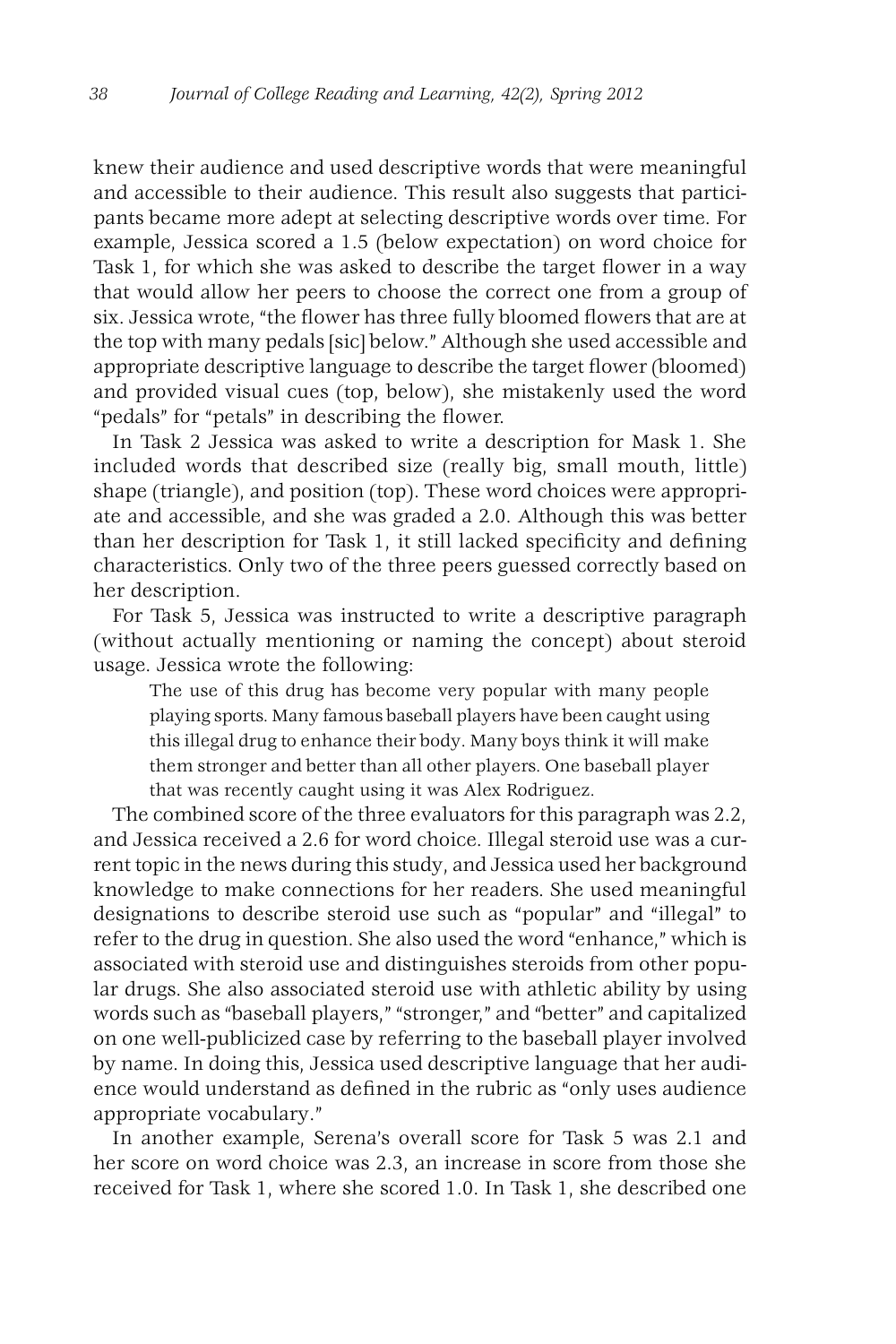of six similar apples and wrote, "the apple is not as large as the others and its [sic] not leaning to the side." The words "large" and "leaning" were descriptive; however, she used comparisons such as "not as large as the others" that were unhelpful because we intentionally rearranged the objects on the screen so that a description could not simply be "the biggest one" or "the one on the top left." Additionally, the description was too brief and did not mention specific designations to help the reader make a distinction between the target items. However, Serena's description of the Greek urn in Task 2 was much more descriptive, using audience appropriate vocabulary (looks like they have wings) and meaningful designations (third largest). Her concept paragraph demonstrated her understanding of the topic, and she used a cautionary approach to target her audience:

This can grow your muscles bodybuilders, football players, and weightlifters and other female and male athletes use them. The effects make male gentials [sic] smaller, it can cause outbursts, and acne it can enhance your physical condition and performance. The side effects can inbalance [sic] both male and female hormones.

Serena began by contextualizing (imagining) the audience as potential steroid users (bodybuilders, football players, weightlifters, male and female athletes), which gave readers a hint about the concept. She used terminology and phrases regarding steroid use that were meaningful and familiar, such as "grow your muscles," "side effects," and "enhance your physical condition." Overall, her word choice in the final trial showed that she was capable of conveying a concept through the use of appropriate and meaningful language familiar to her audience, resulting in all of her peers correctly guessing the topic. Over time, the other participants also demonstrated an improvement in descriptive writing skills through the use of more meaningful and audience-appropriate vocabulary.

**Comprehending descriptive text.** The purpose of the modified cloze activity in weeks 3 and 4 was twofold: to check reading comprehension and to analyze descriptive word choice. Results clearly showed (see Table 1) that the participants aptly provided the missing descriptive words for the cloze passages. This result suggested that the participants proficiently read the assigned passages by selecting the correct fill-in words that were provided by the participant. This also suggested that the participants were capable of providing appropriate descriptive words for the cloze passages; however, at times the words provided were not accurate. In these cases, the reader chose the best answer by applying reading strategies that helped them make sense of the passage. An examination of the participants' feedback when they read peers' word selections and made guesses gave insights to the reading strategies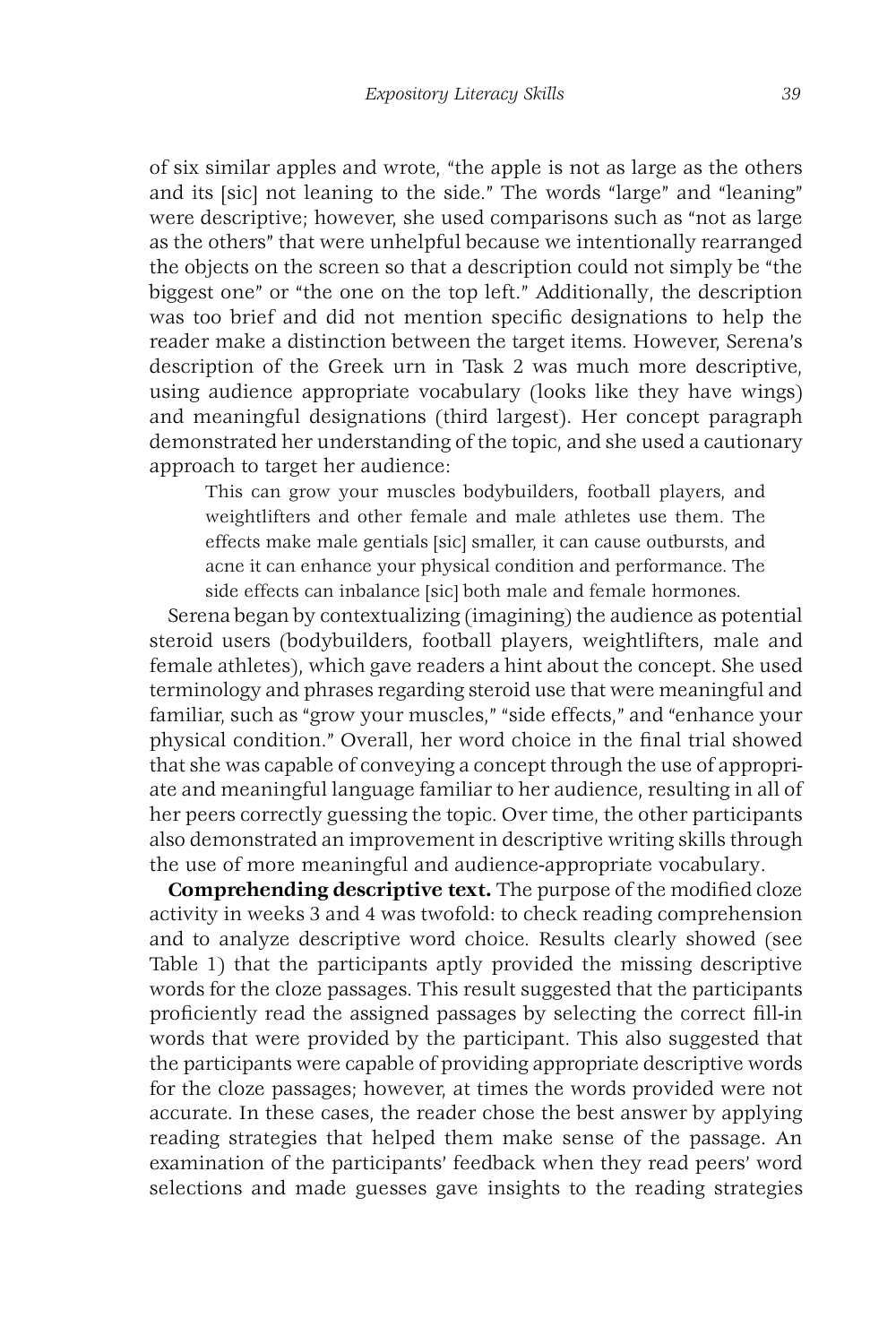used to determine the correct passage. For example, Jessica's task as it appeared on Blackboard® read:

Below are 2 fill-in words that best completes ONE of the paragraphs. Please respond to this message with your guess as to which paragraph you think is the correct one, and explain why you think that?

Fill-in words [provided by peer]: *Tallest, driest*

Paragraph 1: Nigeria stretches from the \_\_\_\_\_\_\_ grasslands of the north to the \_\_\_\_\_\_\_ rainforests of the south.

Paragraph 2: Nigeria is the most populous country in Africa and it has a very \_\_\_\_\_\_\_ population. The country has a highly developed financial and telecommunications market which makes the \_\_\_\_\_\_\_ economy of Nigeria thrive.

Paragraph 3: Agriculture used to be the principal foreign exchange earner of Nigeria. Today, Nigeria is a \_\_\_\_\_\_\_ exporter of groundnuts, cocoa, and palm oil and a \_\_\_\_\_\_\_ producer of coconuts, citrus fruits, maize, pearl millet, cassava, yams and sugar cane.

Jessica's response was "The words did not really make sense in any of them for me really, but the one that i [sic] have to say made the most sense was paragraph one. The other two paragraphs did not make sense in any way." Jessica's comments showed that she may have used context clues to determine the best answer, which suggested that she was constructing meaning, "made the most sense," by monitoring her comprehension. Jessica may have also used her knowledge of text structure, or syntax, to determine the answer. The fill-in words provided were in the superlative tense, which narrowed the possible choices, hence her remarks.

In another response, Jessica's feedback again pointed to the mental reading strategies used to select the correct answer given the words *height* and *medium* as the fill-in words: "it has to be paragraph 1 because the first one [word] makes sense, but the second one had clues as small and larger that gave the word in between away."

**Paragraph 1**: The approximate weight and density of the bone structure is your body frame. The \_\_\_\_\_\_\_ and thickness of bones vary from person to person. You can determine if you have a small, \_\_\_\_\_\_, or large body frame by either measuring the circumference of your wrist or by measuring the size of your elbow.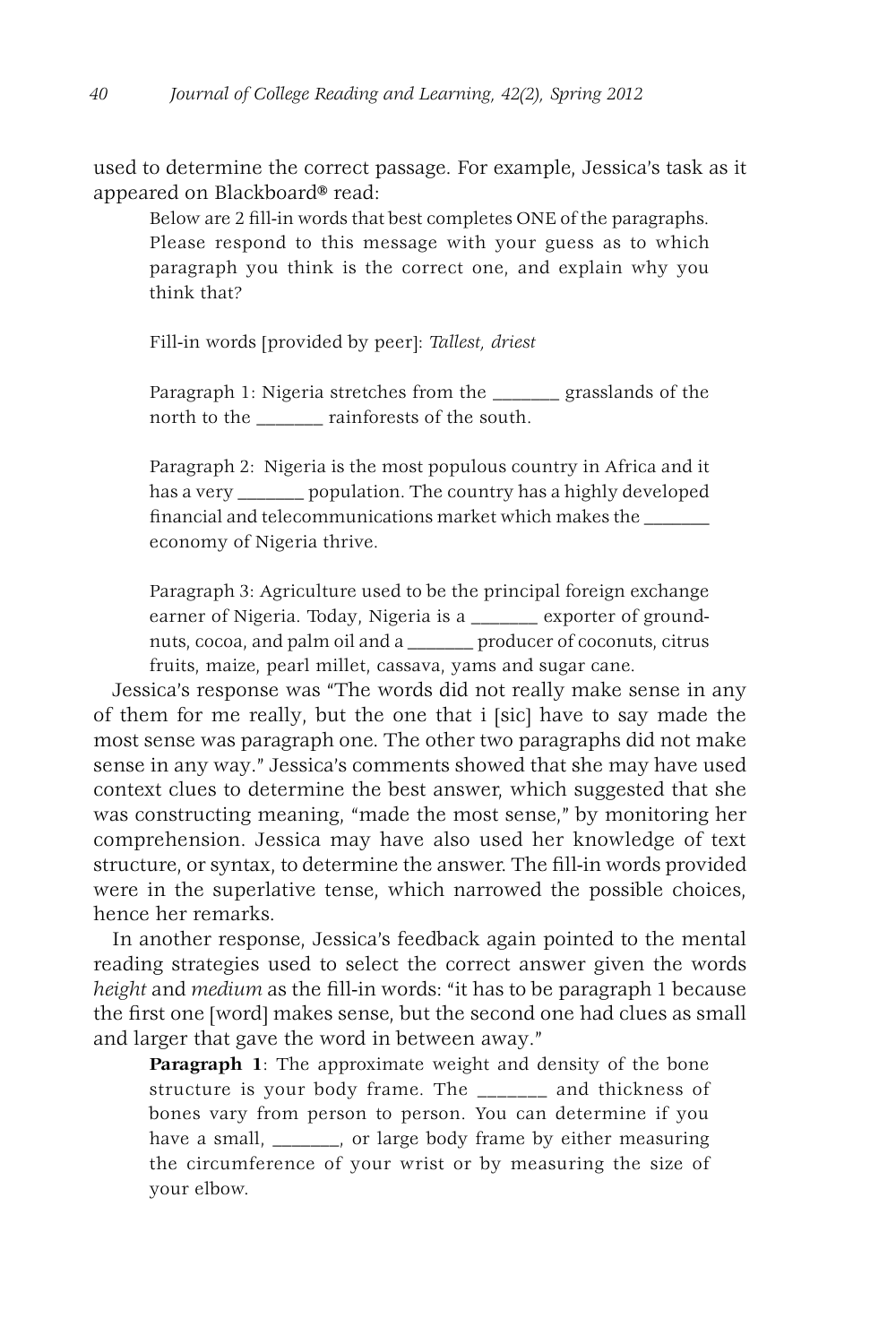Jessica's responses for the cloze tasks (3 and 4) demonstrated that she employed metacognitive strategies to monitor reading comprehension by frequently using the phrases "make sense" and "sound right." The basic principle of reading (Snow, Burns, & Griffin, 1998) is to construct meaning from the text and Jessica did this by asking herself, "Does this make sense and does this sound right?"

#### **Effect of Peer Feedback on Literacy Skills**

Although the participants' feedback was often limited, it was sufficient for the writer to ascertain if the description helped the participants correctly identify the target item. Their remarks provided some insight into how the readers made decisions. For example, Andy's response to Serena's description of the target apple stated, "I think its [sic] apple 5 because it seems smaller than the other ones and it doesn't seem to be leaning to any side." In his remarks, it becomes clear that he read the descriptive clues (smaller, leaning), but he did not find the information sufficient to make a distinction (he guessed the wrong item).

The attitudinal survey contained questions directly related to reading and writing feedback. Participants (27 of 28) reported that they read their peer feedback and found it useful (26% agree; 26% strongly agree; 33% neutral). When asked if making guesses and giving feedback was hard to do, most of the participants disagreed (52% disagree; 7% strongly disagree; 30% neutral), and most agreed (37% agree; 18% strongly agree; 41% neutral) that getting feedback was an important motivation to compose better descriptions that would enable their peers to make correct guesses. Although more than half of the participants found feedback to be an integral part of these activities, it was also clear that a large portion of the survey respondents were neutral or not in agreement. For example, Jessica reported, "It [feedback] helped me know if I needed to put more information or not," and another student said, "I learned that I needed to have more detail in descriptions." However, another participant stated, "I read some of them but they didn't really effect [sic] my writing." One of the reasons for negative or neutral responses may be that the participants did not understand the potential of using peer feedback as a method to improve their writing or to help writers to connect to their intended audience (Blair, 2003).

The majority of the participants agreed (44%) or strongly agreed (22%) that guessing the target item/concept was fun. It was obvious to the classroom instructors and the researchers that most of the participants enjoyed the activities, and because it was presented as a game with prizes (McDonald's gift certificates earned for participation), their overall attitude was cooperative. Findings show that reading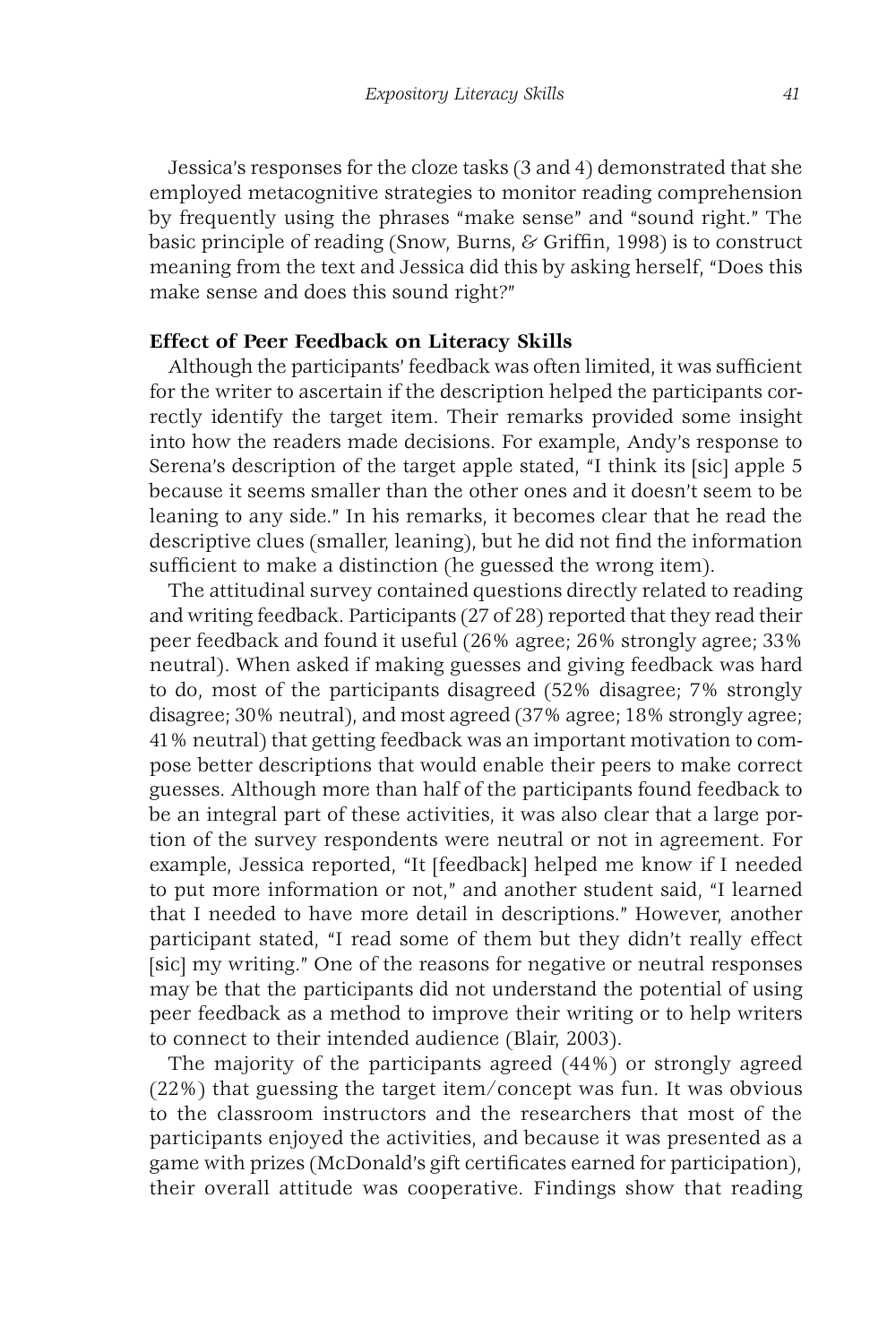peer feedback may not have played a significant role in improving participants' writing; however (and somewhat surprisingly), reading the descriptions written by peers and having to make guesses based on them may have helped participants become more cognizant (as readers) of the importance of appropriate word choice and description of salient features in facilitating correct interpretations of the descriptions. Signs of this latter effect are seen in both the transcript content analysis and the attitudinal survey. At the same time, responses on the attitudinal survey as well as researcher field notes indicated that participants did find the feedback beneficial and they enjoyed the activity and saw it as a fun way to learn.

## **Effect of the Online Discussion Technology in Facilitating the Writing and Reading Activities**

Based on the responses on the survey, 85% of the respondents reported that the technology was not difficult to use. Using threaded discussion made it easy to identify peers' feedback (posted as a response, indented below participants' initial description). Comments such as "easy," "very user friendly," and "it was very simple to use" suggest that participants were comfortable using the technology; however, one participant reported that "Blackboard does not let me log in all the time" and another wrote, "It wasn't hard, but it was hard for me to get on a computer sometimes." Although it is easy to overgeneralize that this generation of "digital natives" (Prensky, 2001) has anywhere/anytime access to the technology, this may not always be the case for all students.

## Conclusion

Biancarosa and Snow (2006) reported that nearly six million secondary students read below grade level. The majority of these students graduate high school, and those who enter college are unprepared to succeed, hence the extraordinary need for college developmental reading courses.

This research explored online expository literacy tasks that required students to read and write descriptive text for a specific purpose. Participants were asked to compose descriptive text for the purpose of having peers guess an object or subject. Findings suggested that these online activities improved at-risk students' expository literacy skills in the categories of description of salient features and word choice. When writing in an online environment, it is important that writers not only select appropriate words but also know their audience (Rijlaarsdam et al., 2009). Participants had the opportunity to experience "reader-textwriter transaction" (Kucer, 2009; Rosenblatt, 1938/1995) through their participation in the online activities. By reading peers' responses, the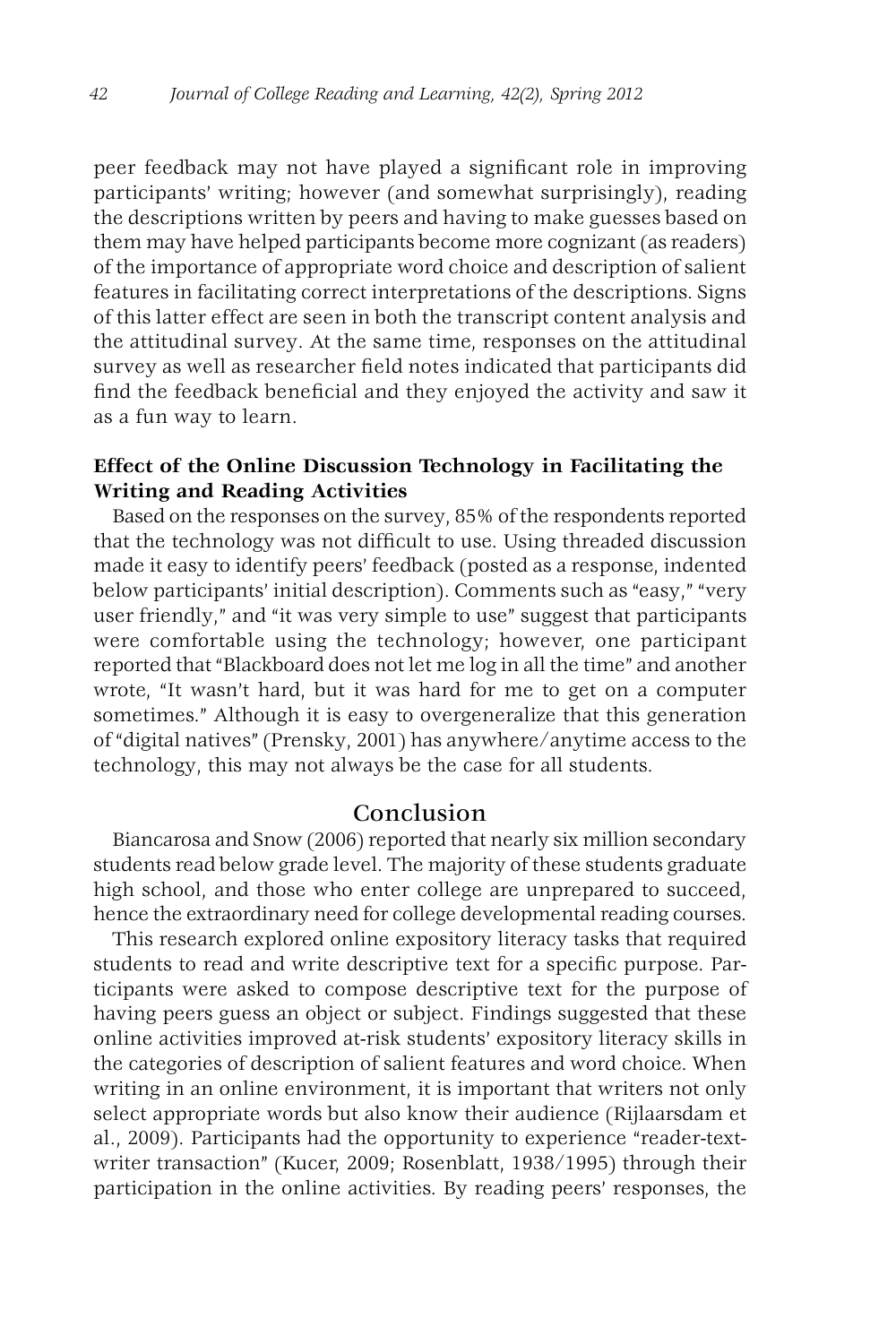participants were exposed to diverse and varying viewpoints, which may have helped them to better understand their audience.

Although most participants indicated that peer feedback was important, we found feedback was often limited to responses such as "I think it is number 5." However, reading the descriptions of others appeared to influence some participants as evidenced in their subsequent writing. This finding is similar to Larson's (2009) in that the online design allowed time for participants to read through peers' responses and consider alternate viewpoints. Further, the time afforded by asynchronously reading online may have fostered the reading-writing connection (Spivey, 1990) where participants constructed meaning both from reading others' descriptions and writing their own. This study also indicates that there is a need for teachers to explain the use and purpose of peer feedback if it is to be an effective learning strategy for students to gain a more accurate understanding of their intended audience (Blair, 2003).

Clearly, a method that attracts this population of struggling readers and writers through an engaging activity is a valuable and much needed learning tool. At-risk readers often disengage when presented with expository text, yet we know that many of them are proficient users of technology, surfing the Internet for information when motivated. Using Blackboard® facilitated this game-like activity, and the participants reported it was easy to use. However, not all students have access to computers and Blackboard®, and as some participants reported, it is not always reliable. Further research that includes using a smartphone application may be more successful in ensuring greater participation, as this is a technology that is being adopted by more and more students.

The online activities outlined in this study can be easily replicated by practitioners to improve expository literacy skills of their students. The activity that requires them to describe objects can be used for any subject or topic. It can be introduced as a game-like activity for extra credit to be completed as homework or as an additional assignment. Content related to the curriculum may be used in these activities to review subject area knowledge, such as those used in the cloze tasks in this study, that include social studies, health, and science. In addition, the cloze activity assesses reading comprehension.

The use of technology provides an alternate method for struggling and disinterested students to practice reading and writing tasks. The game-like activities may engage students who often find reading and writing expository text both boring and difficult. The instructors reported that this was a useful intervention to target strategies that utilize the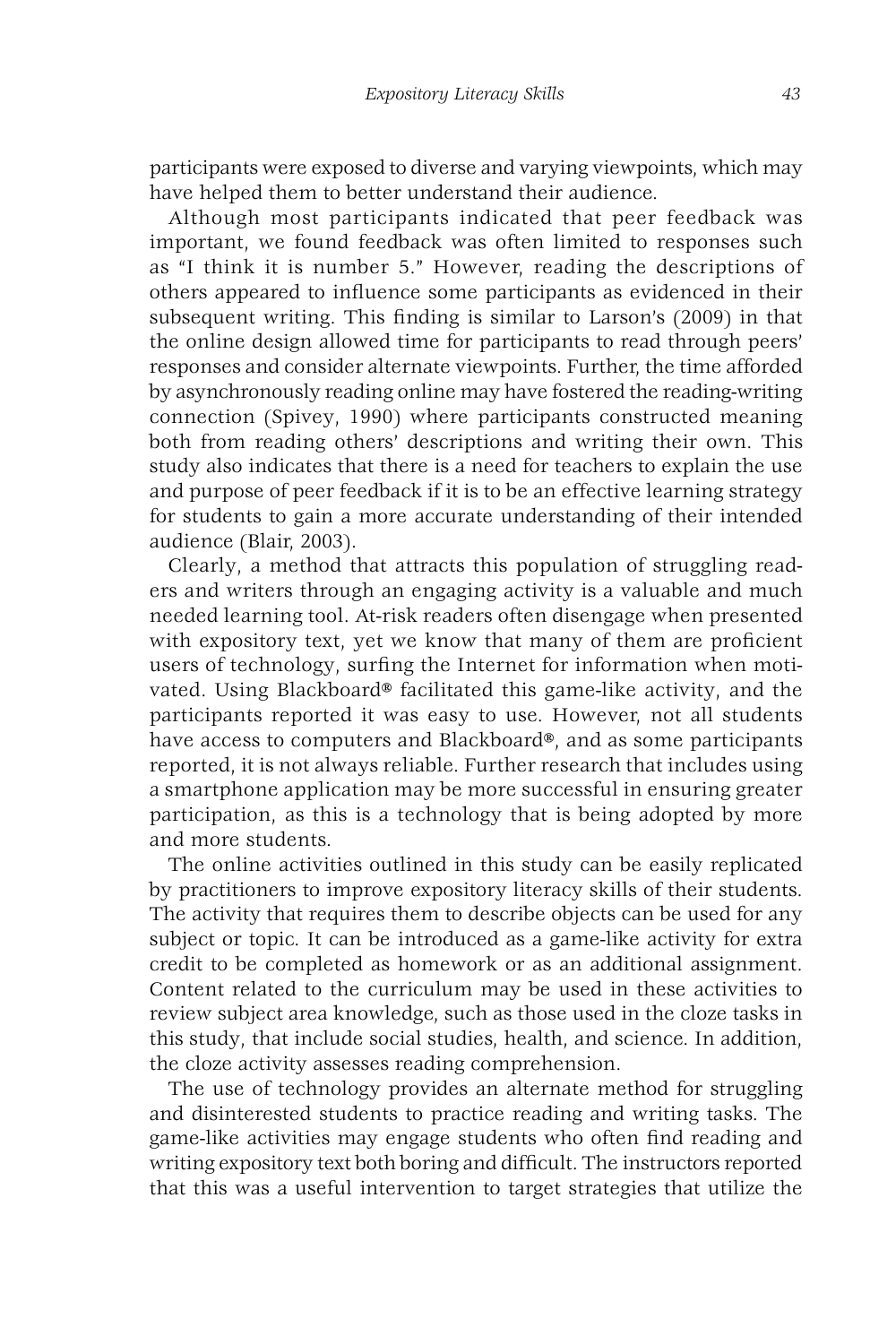connection between reading and writing (Spivey, 1997) particularly because class time was limited and predominantly focused on teaching reading strategies.

We found that the participants' explanations of why they made their choices were insightful and gave hints regarding the ways in which they constructed meaning. Participants discussed what made sense to them, which reflected thinking patterns. Future research should be done to determine if the activities used in this study can serve as a lens to examine students' reading and writing behaviors and strategies. It goes without saying that we must make use of current technology to improve the critical skills needed to effectively comprehend and disseminate information across time and space and in multiple settings; however, more research such as this, with larger populations and over a longer period of time, is needed to ensure that technology classroom instruction and curricula integration is done effectively.

#### References

- ACT. (2010). *Crisis at the core: Preparing all students for college and work*. Iowa City, IA: Retrieved from: http://www.act.org/research/policymakers/pdf/crisis\_report.pdf
- Anstey, M., & Bull, G. (2006). *Teaching and learning multiliteracies: Changing times, changing literacies*. Newark, DE: International Reading Association.
- Biancarosa, G., & Snow, C. E. (2006). *Reading next: A vision for action and research in middle and high school* (2nd ed.). Washington, DC: Alliance for Excellent Education. Retrieved July 6, 2011, from www.all4ed.org/publications/ReadingNext/ReadingNext.pdf
- Blasingame, J., & Bushman, J. H. (2005). *Teaching writing in middle and secondary schools*. Saddle River, NJ: Pearson.
- Blair, L. (2003). Teaching composition online: No longer the second best choice. KAIROS, 8.2. Retrieved from http://english.ttu.edu/kairos/8.2/binder.html?praxis/blair
- Corbin, J., & Strauss, A.C. (2008). *Basics of qualitative research: Techniques and procedures for developing grounded theory* (3rd ed.). Thousand Oaks, CA: Sage.
- Cope, B. N., & Kalantzis, M. (2009). "Multiliteracies": New literacies, new learning. *Pedagogies, an International Journal, 4*(3), 164-195.
- Creswell, J. W. (2008). *Educational research: Planning, conducting, and evaluating quantitative and qualitative research* (3rd ed.). Upper Saddle River, NJ: Pearson.
- Flood, J., Lapp, D., & Farnan, N. (1986). A reading-writing procedure that teaches expository paragraph structure. *The Reading Teacher, 39*, 556-562.
- Gee, J. P. (1999). *An introduction to discourse analysis: Theory and method*. New York, NY: Routledge.
- Green, D. (2006). Historically underserved students: What we know, what we still need to know. *New Directions for Community Colleges, 2006*(135), 21-28. doi:10.1002/cc.244
- Gunning, T. G. (2010). *Assessing and correcting reading and writing difficulties* (4th ed.). Boston, MA: Allyn & Bacon.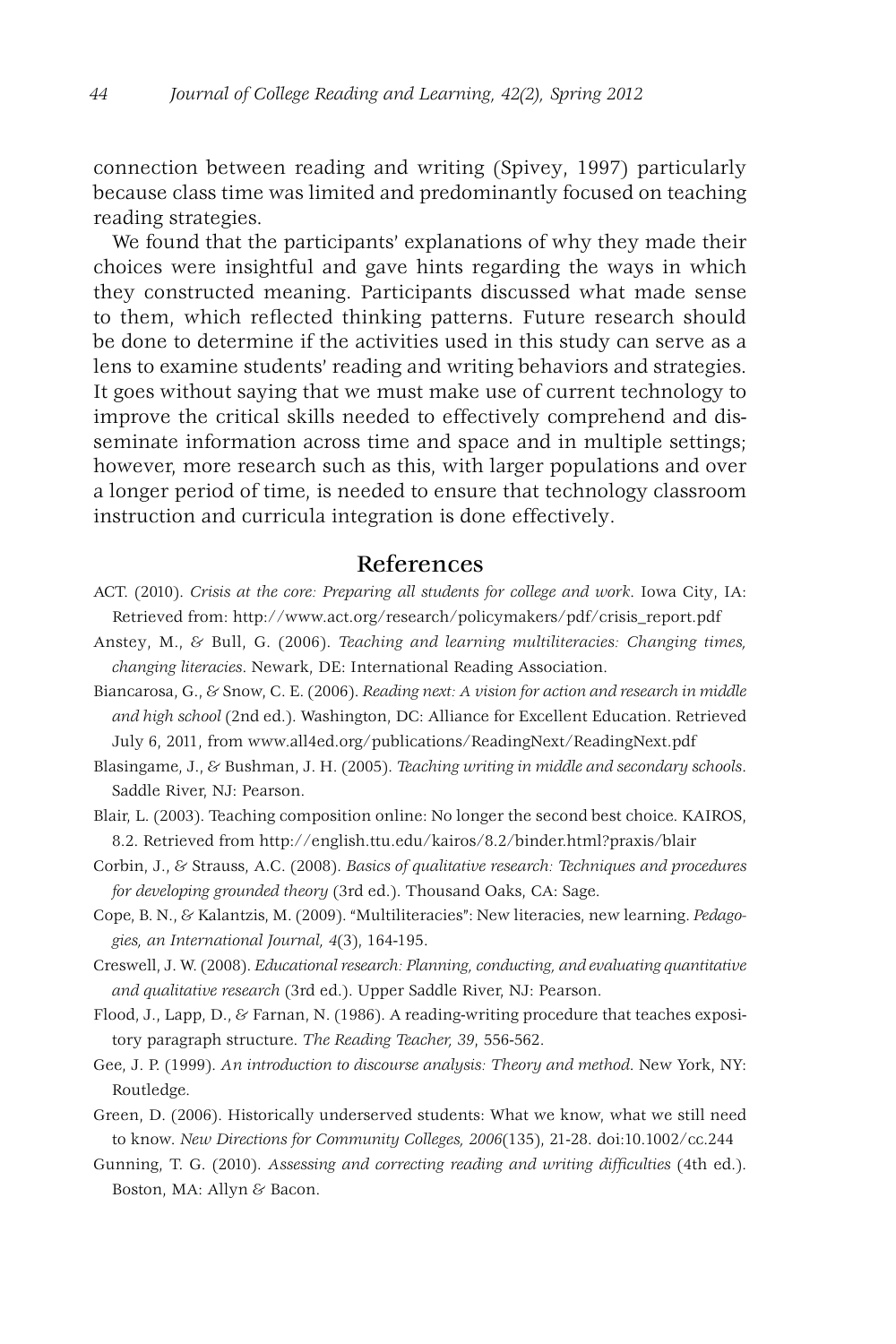- Kucer, S. B. (2009). *The dimensions of literacy: A conceptual base for teaching reading and writing in school setting* (3rd ed.). Mahwah, NJ: Erlbaum.
- Lankshear, C., & Knobel, M. (2006). *New literacies: Everyday practices and classroom learning* (2nd ed.). Buckingham, UK: Open Press University.
- Larson, L. C. (2009). Reader response meets new literacies: Empowering readers in online learning communities. *Reading Teacher, 62*(8), 638-648.
- Leedy, P. D., & Ormrod, J. E. (2010). *Practical research: Planning and design* (9th ed.). Boston, MA: Pearson.
- Leki, I. (2001). Reciprocal themes in ESL reading and writing. In T. J. Silva & P. K. Matsuda (Eds.), *Landmark essays on ESL writing*. Mahwah, NJ: Lawrence Erlbaum Associates.
- Leu, D. J., Kinzer, C. K., Coiro, J. L., & Cammack, D. W. (2004). Toward a theory of new literacies emerging from the Internet and other information and communication technologies. In R. B. Ruddell & N. J. Unrau (Eds.), *Theoretical models and processes of reading* (5th ed.). Newark, DE: International Reading Association.
- McDonough, P. M. (1997). *Choosing colleges: How social class and schools structure opportunity*. Albany, NY: State University of New York Press.
- National Center for Education Statistics. (2011). *Reading: The nation's report card*. Retrieved from: http://nces.ed.gov/nationsreportcard/reading/
- Palmquist, M. (2003). A brief history of computer support for writing centers and writingacross-the-curriculum programs. *Computers and Composition, 20*(4), 395-413.
- Plano Clark, V. L., & Creswell, J. W. (Eds). (2008). *The mixed methods reader*. Los Angeles, CA: Sage Publications.
- Prensky, M. (2001). Digital natives, digital immigrants. *On the Horizon, 9*(5), 1-6.
- Rosenblatt, L. M. (1938/1995). *Literature as exploration* (5th ed.). New York, NY: Modern Language Association.
- Rosenblatt, L. M. (1978). *The Reader, the text, the poem: The transactional theory of the literary work*. Carbondale, IL: Southern Illinois Press.
- Rijlaarsdam, G., Braaksma, M., Couzijn, M., Janssen, T., Kieft, M., Raedts, M., van Steendam, E., Toorenaar, A. & van den Bergh, H. (2009). The role of readers in writing development: Writing students bringing their texts to the test. In R. Beard, J. Riley, D. Myhill & M. Nystrand (Eds.) *The SAGE handbook of writing development* (pp. 436-452). Thousand Oaks, CA: Sage Publications.
- Snow, C. E., Burns, M. S., & Griffin, P. (1998). *Preventing reading difficulties in young children*. Washington, DC: National Academy Press.
- Spivey, N. (1990). Transforming texts: Constructive processes in reading and writing. *Written Communication, 7*(2), 256-287. doi: 10.1177/0741088390007002004
- Spivey, N. (1997). *The Constructivist metaphor: Reading, writing, and the making of meaning*. San Diego, CA: Academic Press.
- Street, B. (2003). What's new in New Literacies Studies? Critical approaches to literacy in theory and practice. *Current Issues in Comparative Education, 5*(20), 77-91.
- Tompkins, G. E. (2005). *Language arts: Patterns of practice* (6th ed.). Upper Saddle River, NJ: Pearson.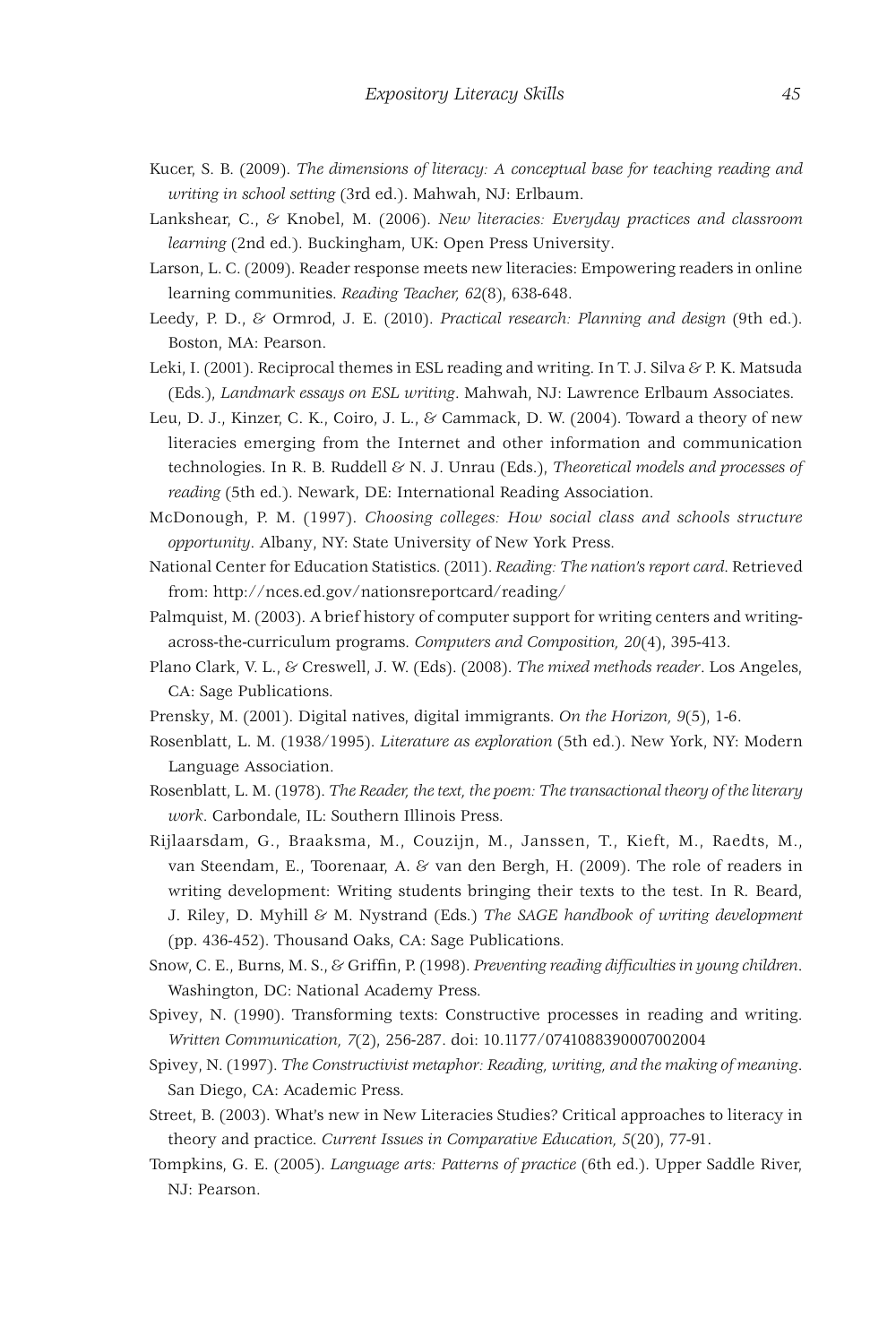- Vygotsky, L. S. (1978). *Mind in society: The Development of higher psychological processes*. Cambridge, MA: Harvard University Press.
- Wilder, H., & Mongillo, G. (2007). Improving expository writing skills of preservice teachers in an online environment. *Contemporary Issues in Technology and Teacher Education*, *7*(1).
- Wise, B. (2009). Adolescent literacy: The cornerstone of student success. *Journal of Adolescent & Adult Literacy, 52*(5), 369-375.
- Yule, G. (1997). *Referential communication tasks*. Mahwah, NJ: Lawrence Erlbaum Associates.

*Geraldine Mongillo is an associate professor of literacy in the Department of Educational Leadership and Professional Studies at William Paterson University of New Jersey. She also co-coordinates the First Year Foundations reading program. Her research interests include developmental reading processes and adolescent literacy.* 

*Hilary Wilder is an associate professor of learning technologies at William Paterson University of New Jersey. Her research interests include the use of social media*  and new technologies to promote writing literacies and afford effective written *communication skills.*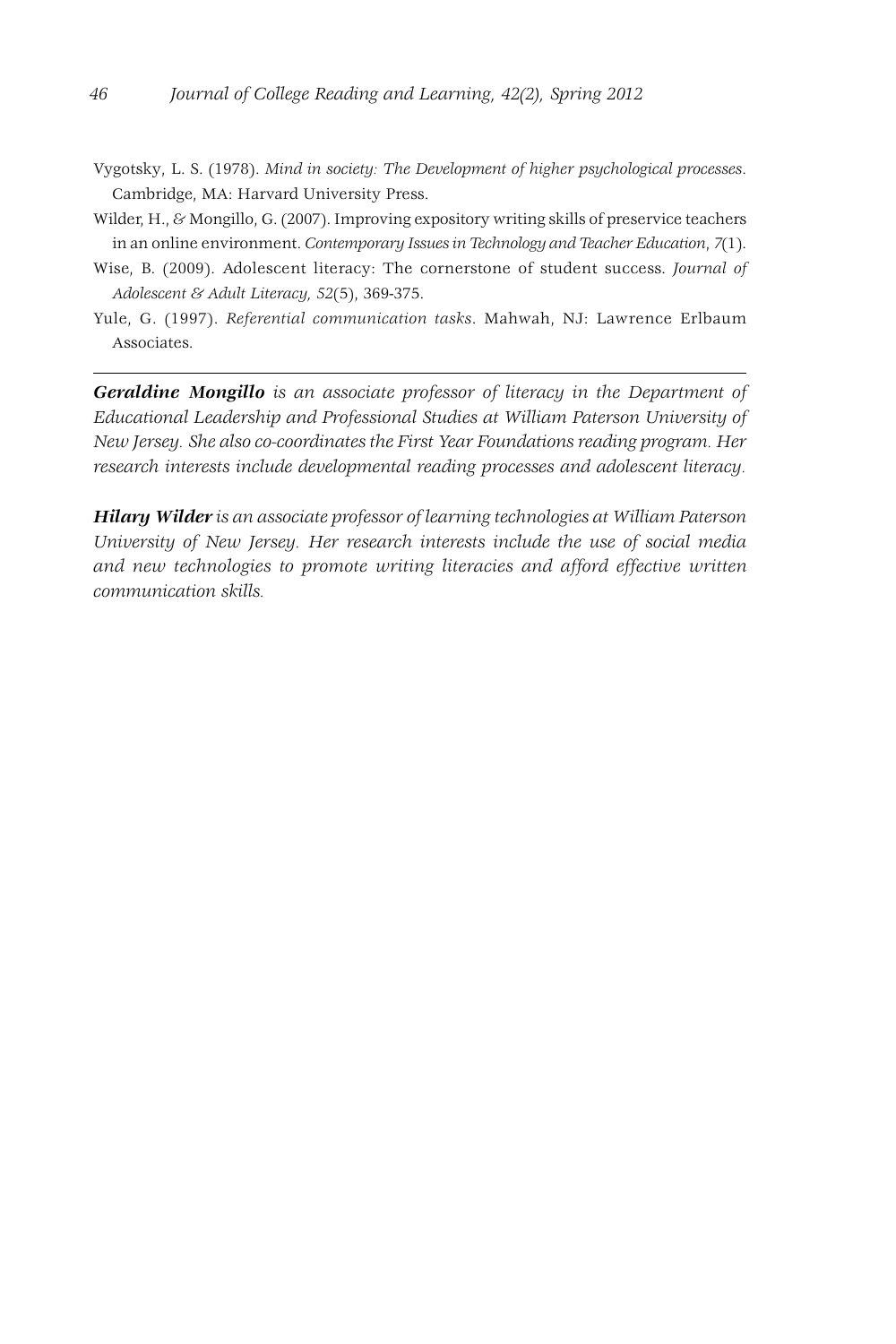## Appendix A

## Student Attitudinal Survey

Please answer the following 12 questions (front and back) indicating whether you agree or disagree with the statement by marking an "X" in the appropriate box. Feel free to add comments as well.

## **1. Guessing the target item/concept was fun.**

|                  |  | Strongly Agree Neutral Disagree Strongly |          |
|------------------|--|------------------------------------------|----------|
| Agree            |  |                                          | Disagree |
| <i>Comments:</i> |  |                                          |          |

**2. I always read my peers' guesses and feedback. If so, did the feedback guesses from others based on your descriptions help you write better. If not please explain why you didn't read them.**

|                  |  | Strongly Agree Neutral Disagree Strongly |          |
|------------------|--|------------------------------------------|----------|
| Agree            |  |                                          | Disagree |
| <i>Comments:</i> |  |                                          |          |

**3. It was hard to make guesses and give feedback on others' descriptions.**

|           |  | $\Box$ Strongly $\Box$ Agree $\Box$ Neutral $\Box$ Disagree $\Box$ Strongly |          |
|-----------|--|-----------------------------------------------------------------------------|----------|
| Agree     |  |                                                                             | Disagree |
| Comments: |  |                                                                             |          |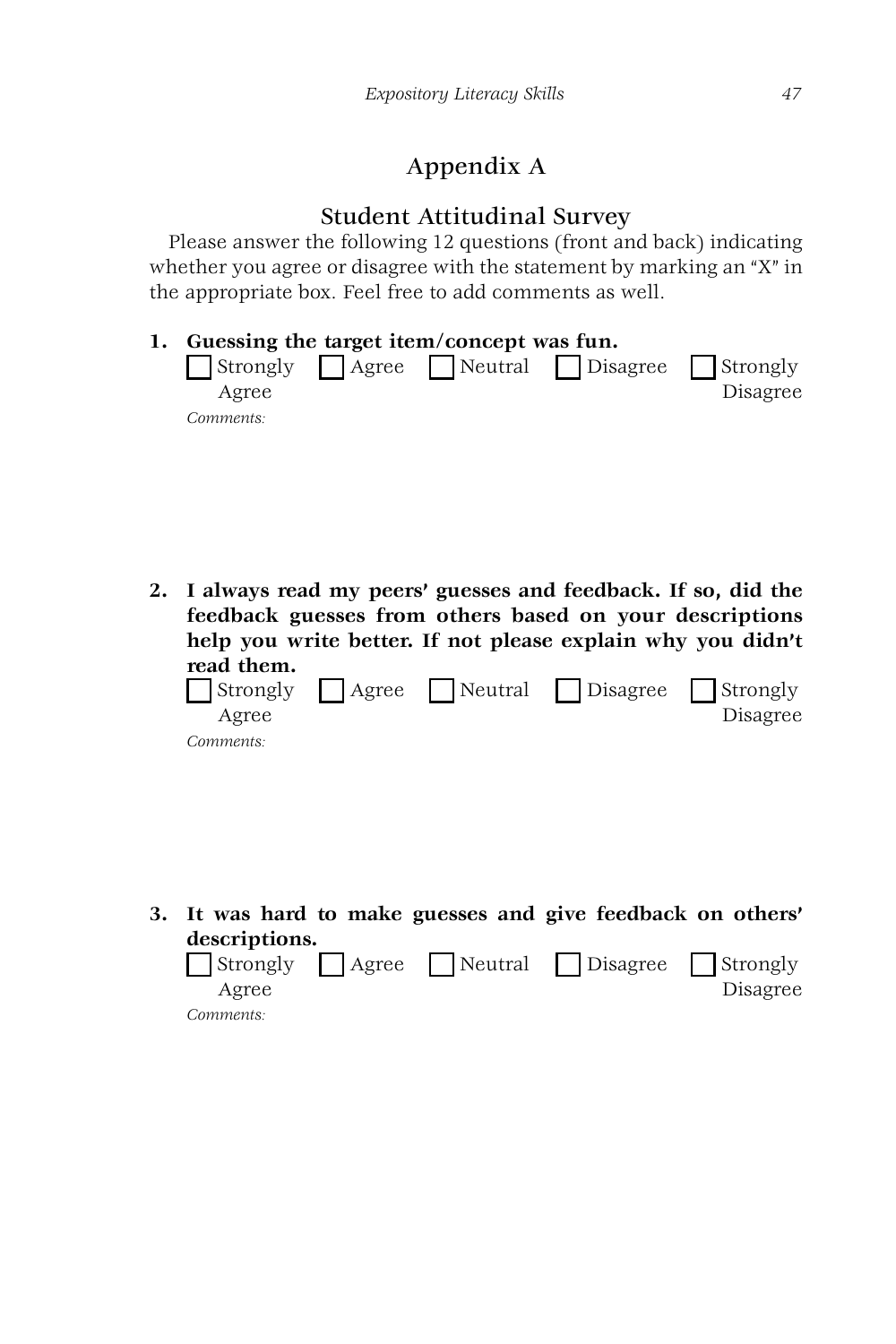| 4. |                                                 |              |                                                  | Reading others' descriptions helped me write better.                      |                      |
|----|-------------------------------------------------|--------------|--------------------------------------------------|---------------------------------------------------------------------------|----------------------|
|    | Strongly<br>Agree<br>Comments:                  | $\Box$ Agree | $\Box$ Neutral                                   | $\Box$ Disagree                                                           | Strongly<br>Disagree |
| 5. | Strongly<br>Agree<br>Comments:                  | Agree        | Neutral                                          | The technology (Blackboard discussion board) was hard to use.<br>Disagree | Strongly<br>Disagree |
| 6. |                                                 |              |                                                  | This would be a good way to teach students how to write                   |                      |
|    | descriptions.<br>Strongly<br>Agree<br>Comments: | Agree        | $\Box$ Neutral                                   | $\vert$ Disagree                                                          | Strongly<br>Disagree |
| 7. | Strongly<br>Agree<br>Comments:                  | Agree        | Writing online descriptions was easy.<br>Neutral | Disagree                                                                  | Strongly<br>Disagree |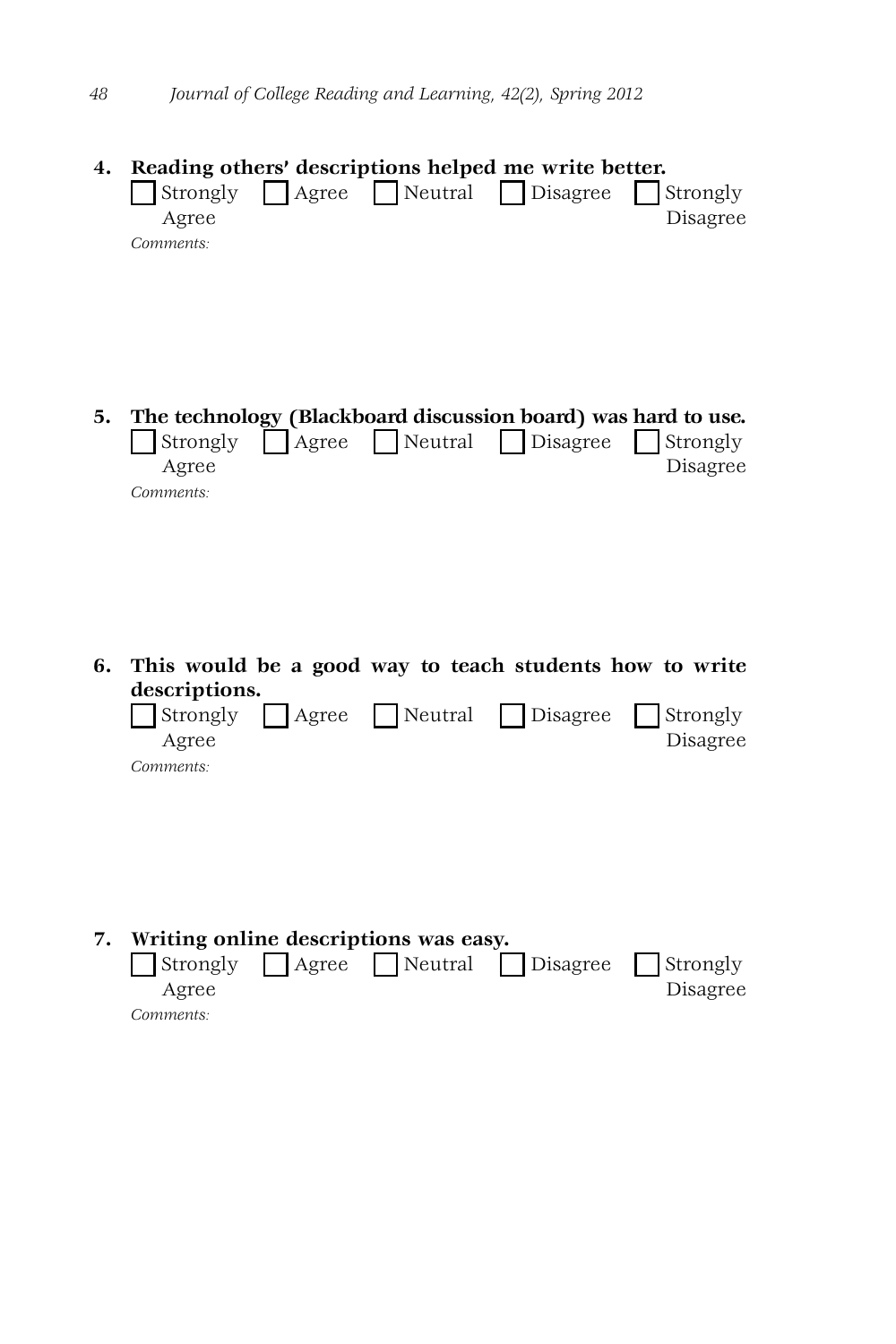|           |  | 8. Getting feedback was an important motivation. |          |
|-----------|--|--------------------------------------------------|----------|
|           |  | Strongly Agree Neutral Disagree Strongly         |          |
| Agree     |  |                                                  | Disagree |
| Comments: |  |                                                  |          |
|           |  |                                                  |          |

- **9. Doing the pictures and fill-in tasks first made writing the concept paragraph in Week 5 easier.** Strongly Agree Neutral Disagree Strongly Agree Disagree *Comments:*
- **10. Which week's writing activity was the hardest?**

**11. Which week's writing activity was the easiest?**

**12. Any other comments?**

Name:

*Thank you for your participation!*